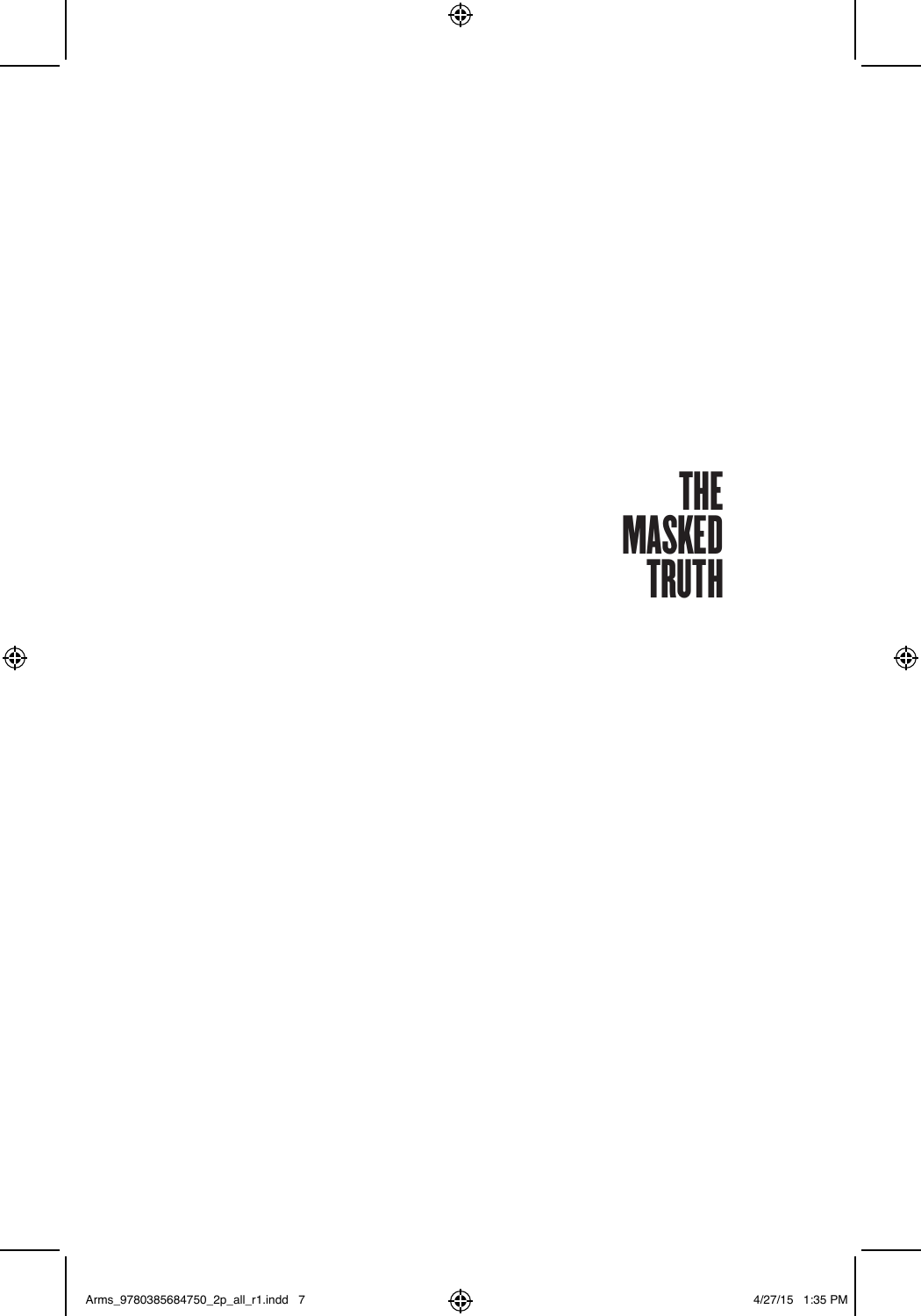**PROLOGUE** If there's anything more tragic than spend-<br>**PROLOGUE** ing your Saturday night babysitting, it's spending your Saturday night babysitting after canceling a date with the guy you've been dreaming about all year.

"Can't you find someone else?" I say when Shannon asks me to take the gig because her grandma's sick.

"You don't think I've tried? You aren't exactly at the top of my list these days, Riley."

I wince at that. We *had* been friends. Best friends. Then, last summer, her boyfriend got loaded and made a pass at me. I shut him down, of course, but I didn't tell her, and that was my mistake, because someone else had.

"You owe me," she says.

"Can you cancel?" I ask. I know the Porters—I used to babysit their daughter, Darla, when Shannon couldn't. "They'd understand—"

"Mr. Porter is getting an award. It's a huge deal." I take a deep breath. "Fine."

I'm walking to the Porters' when my phone buzzes. *Where r u?* I answer, *Don't ask.*

The phone rings. When I pick up, Lucia says, "I just got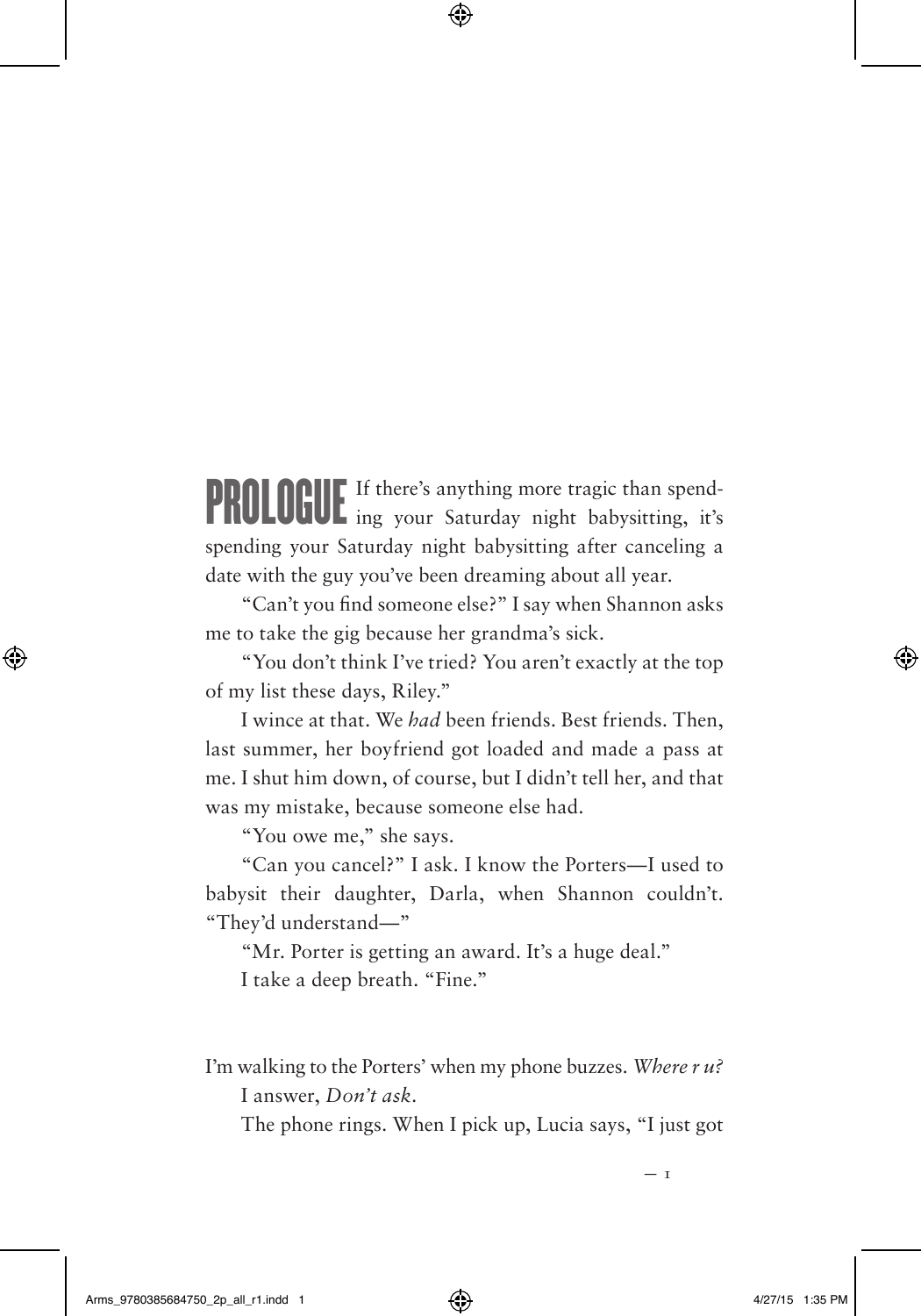a call from Micah. Seems he was shooting hoops with Travis when Shannon walked by . . . after you canceled with Travis to cover her babysitting gig. She said her grandma's just fine, and she doesn't know *why* you'd lie to him like that."

"What? No. That's—"

"Bullshit? Uh-huh. She totally set you up."

Before I can answer, I plow into a man walking around the corner. As I apologize, I notice the butt of a gun poking from under his jacket.

"Riley?" Lucia says.

I shake it off. I'm a cop's daughter; I know people legally carry concealed weapons all the time.

"Riley?"

"Sorry, I'm at the Porters' place. I'll call you back in a few, okay?"

"I can play Candy Land now!" Darla says as her mother tries to give me last-minute instructions while applying her makeup in the main-floor bathroom.

"Claire!" Mr. Porter calls from the living room. "We needed to leave five minutes ago."

"Only because you agreed to cocktails first . . . without telling me!" Mrs. Porter rolls her eyes at me. "Men. Sorry, Riley. Tonight's a bit of a disaster. First his sister got sick and couldn't take Darla. Then an important client asked him to predinner cocktails. We'll be at the Ritz all night. Our cell numbers are on the fridge."

"You're going out?" Darla says. "*Again*?"

"That's why Riley's here, sweetheart." Mrs. Porter offers a strained smile as her daughter hangs off her arm. "If we don't go out tonight, then you can't play Candy Land with Riley."

"I have an idea," I say to Darla. "How about we set up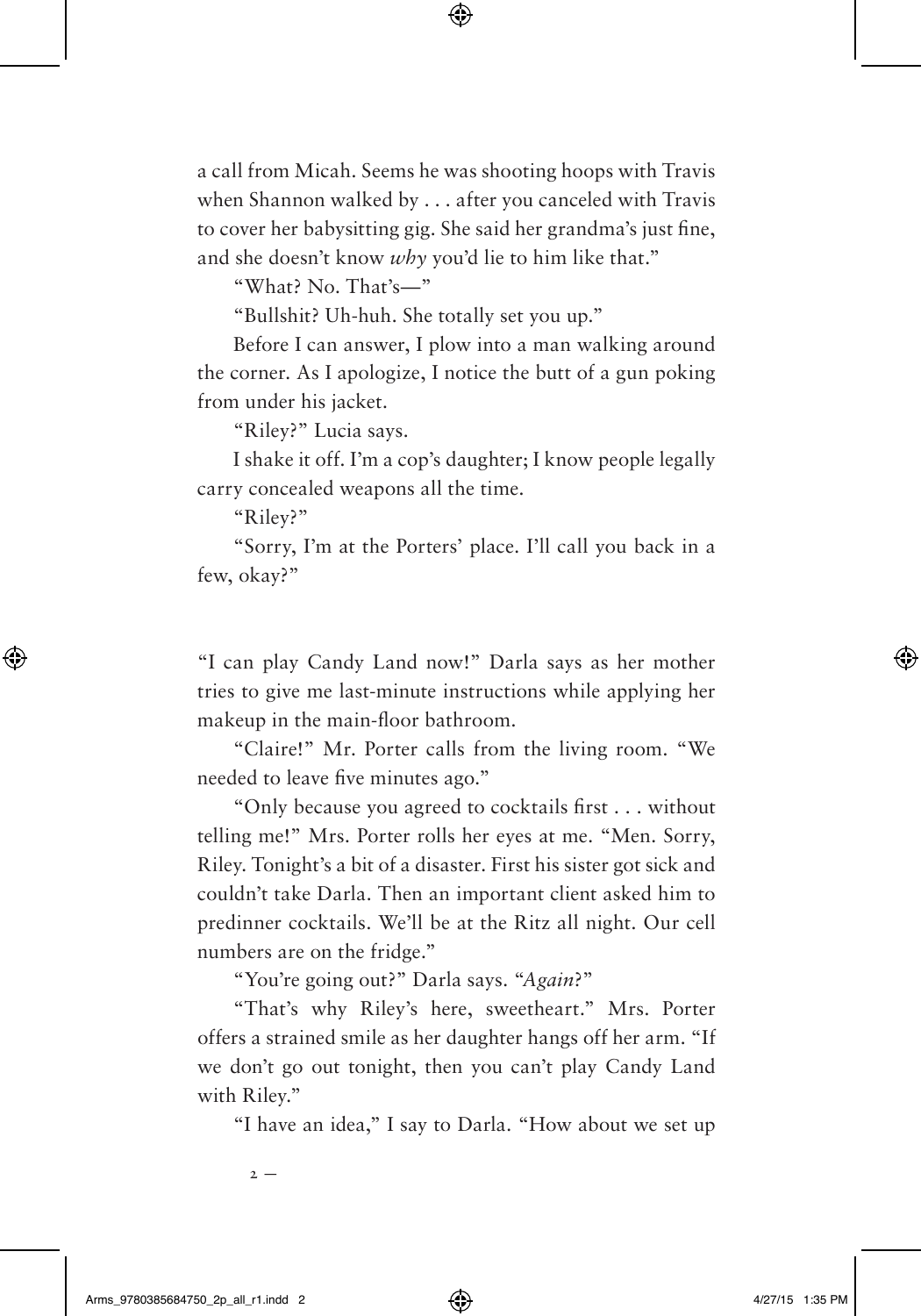the board, and then we'll phone your mom and she can play on the way to dinner?"

"That's a great idea," Mrs. Porter says. "You can move for me. And if I win, you can eat my ice cream."

"Ice cream?"

"Didn't I mention that? Riley will walk you down to the Scoop after dinner."

"But if I win, you have to watch me eat mine," I say. "I think I'll get bubblegum. You don't like bubblegum anymore, do you?"

She squeals, and I laugh and propel her out as Mr. Porter calls, "Claire!" Then he sees me and says, "Sorry for shouting."

"She's almost done," I say, smiling as Darla and I pass through the living room.

"What color do you want to be?" Darla asks.

"Purple."

"There is no purple, silly. There's . . ."

She rhymes them off, but I'm busy thinking I could text Travis an explanation as we set up the board . . . except that I left my cell phone downstairs. If I go down to get it, it'll seem as if I can't even wait for the Porters to leave before I start chatting with my friends and ignoring their kid.

I look at the pieces Darla holds out. "Green, then."

"Mommy will be yellow."

Darla hums as she lays out the board. I step toward the door. It's quiet down there, and while I doubt the Porters would leave before saying goodbye, they *are* in a hurry.

"I just need to grab something from downstairs," I say to Darla.

She nods and keeps humming, her attention on the board.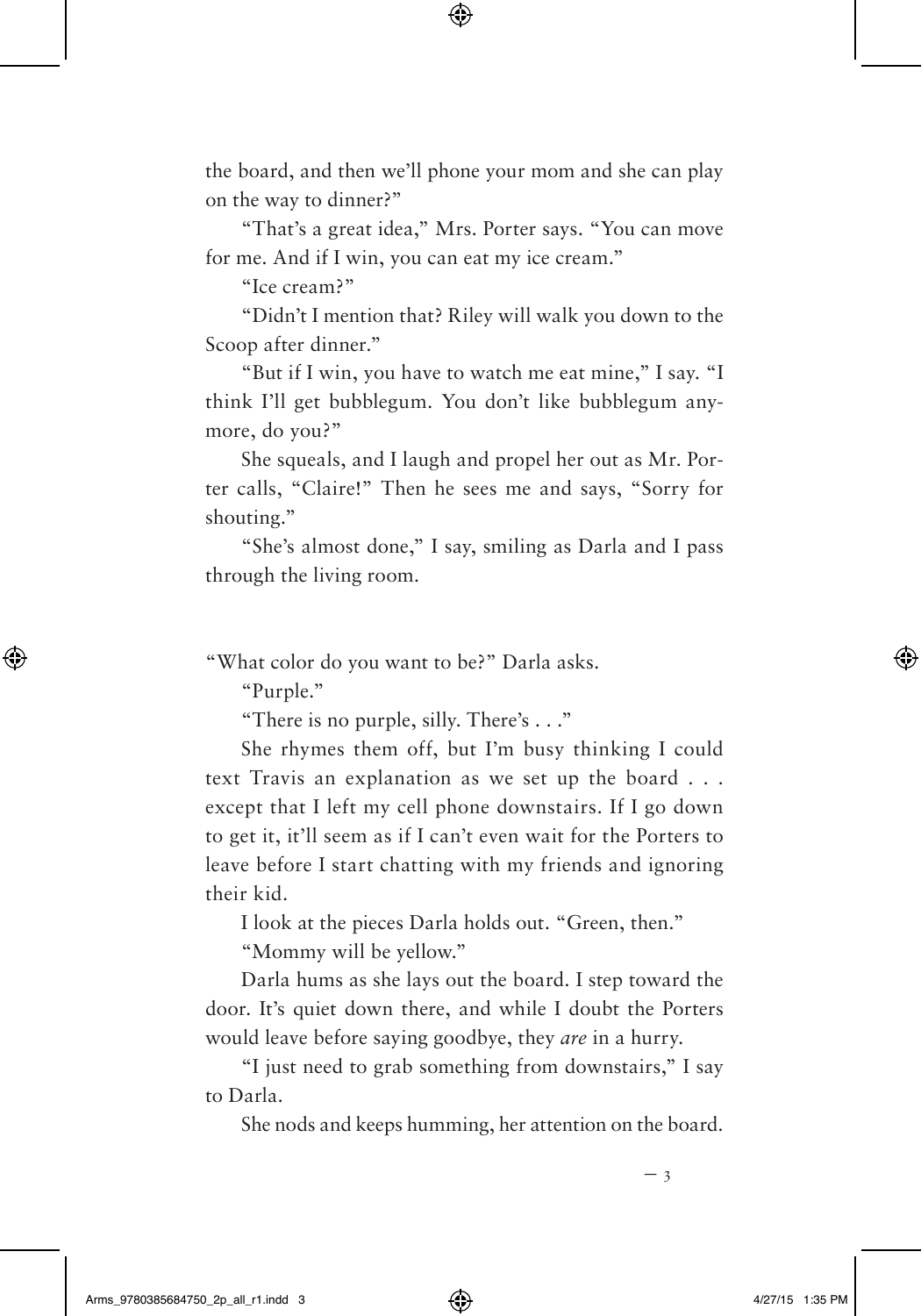I walk into the hall. I'm at the top of the stairs when a sudden *whoosh* makes me jump.

"Really, Claire?" Mr. Porter sighs and then says, "Your hair must be dry by now," and I realize I'm hearing the blowdryer from the downstairs bathroom.

Maybe if I just grab my backpack, it won't look suspicious. I start down the stairs.

"What the hell?" Mr. Porter says.

I freeze, but I'm only three steps down, too high for him to see.

"Who the hell—?"

A resounding smack. I stumble back. A thud follows, like something hitting the floor. I inch against the wall, and when I look through the railing I can see Mr. Porter's outstretched hand on the carpet. I back up one step and crouch, my heart thumping so hard I'm struggling to breathe.

When I peer down, I see Mr. Porter's face. His mouth is bloody and he's wiping it as he sits up.

"You want money?" he says. "There isn't more than a hundred bucks, but you can take my credit cards."

The rest is drowned out by the sound of the hair dryer, still running. A door creaks behind me. It's Darla, stepping from the bedroom, her mouth opening as she sees me.

I fly up those stairs so fast I'm sure I'll be heard. I push Darla back into the room and close the door.

"The game's ready," she says, and I realize she didn't hear anything.

"Go ahead and start. I-I'll be right there."

I need to get to a phone. Is there one in her parents' room? Do they still *have* a landline?

And how long am I going to stand here wondering while a robbery unfolds below?

Robbery. Oh God, there's a robbery, and the Porters are

 $4 -$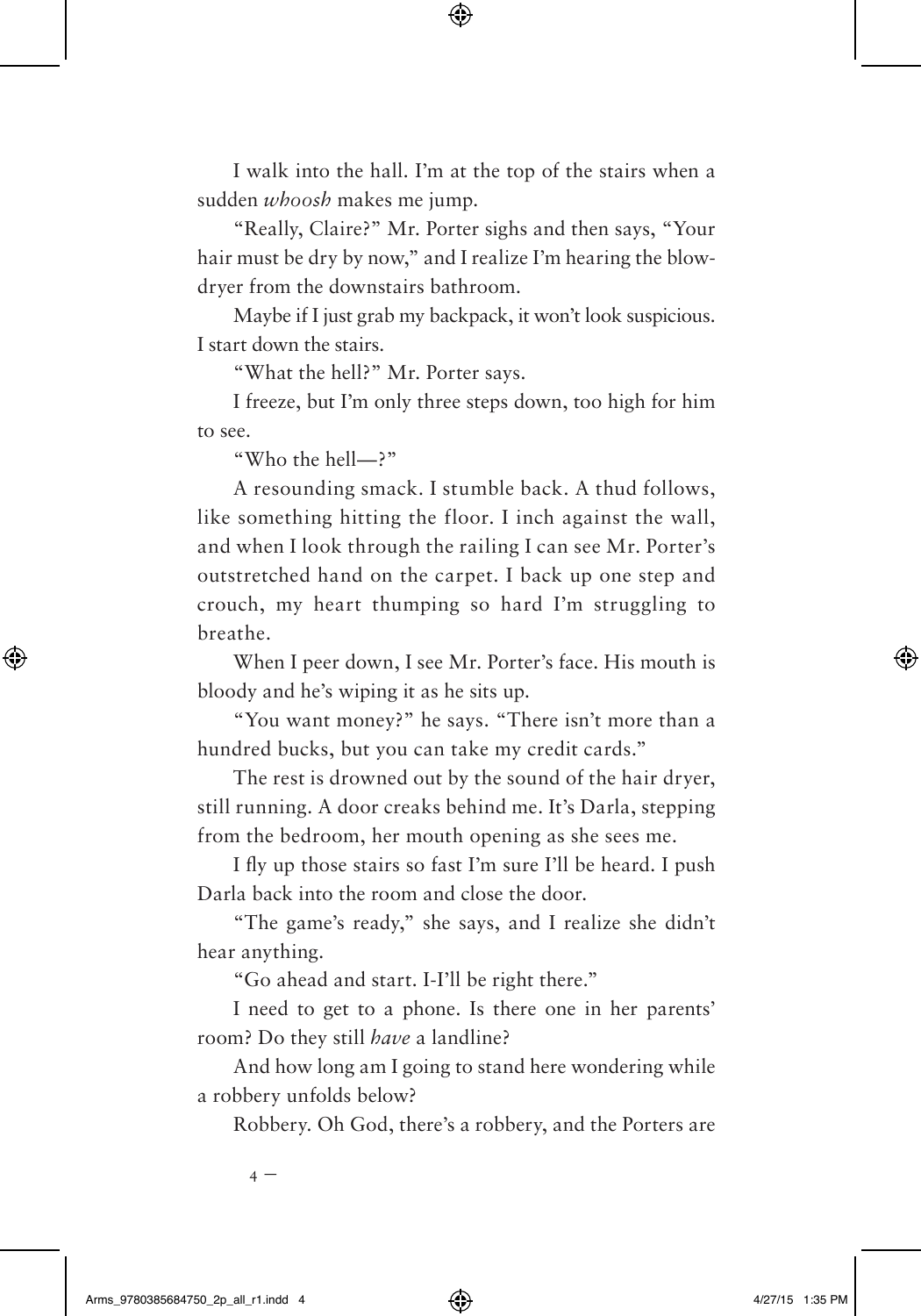down there and I have Darla and I need to— I need to do something, anything.

I hurry back to Darla and drop to a crouch. "I'm going to step out and talk to your dad. You need to stay here. Start your turn. Youngest goes first, right? Now wait right—"

The hair dryer stops.

*I have to warn Mrs. Porter.*

A shriek from downstairs. A half-stifled yelp of shock has Darla's head jerking up, her eyes going wide.

"Did you hear that bird? It sounds strange, huh?" My words tumble out fast and shaky I'm not even sure she understands. "Stay right here while I—"

A shot.

I bolt up from my crouch so fast I nearly fall over. Did I just hear-? No, I couldn't have. It's a robbery. Just a robbery.

"Riley . . . ?" Fear licks through Darla's voice, and I know she heard the same thing.

"It's—it's just a car," I blurt, barely able to get the words out. "Backfiring. But . . . but . . . we're going to play a new game, Darla. Y-your mom's coming up in a few minutes to say goodbye and we're going to hide. How's that?"

The fear evaporates as she lets out the first note of a squeal. I slap one trembling hand over her mouth. "Shhh. Don't give it away. Now get under the bed."

"But that's the first place she'll—"

"We don't want to worry her. Just surprise her. Come on."

I prod her to the bed. Then I hurry to shut the door. Below, I hear Mrs. Porter's muffled sobs.

*I need to do something.* 

"Riley?" Darla pokes her head from under the bed.

I quickly shut the door and run back to her.

I'm overreacting. Cop's kid—we do that. It's a simple armed robbery.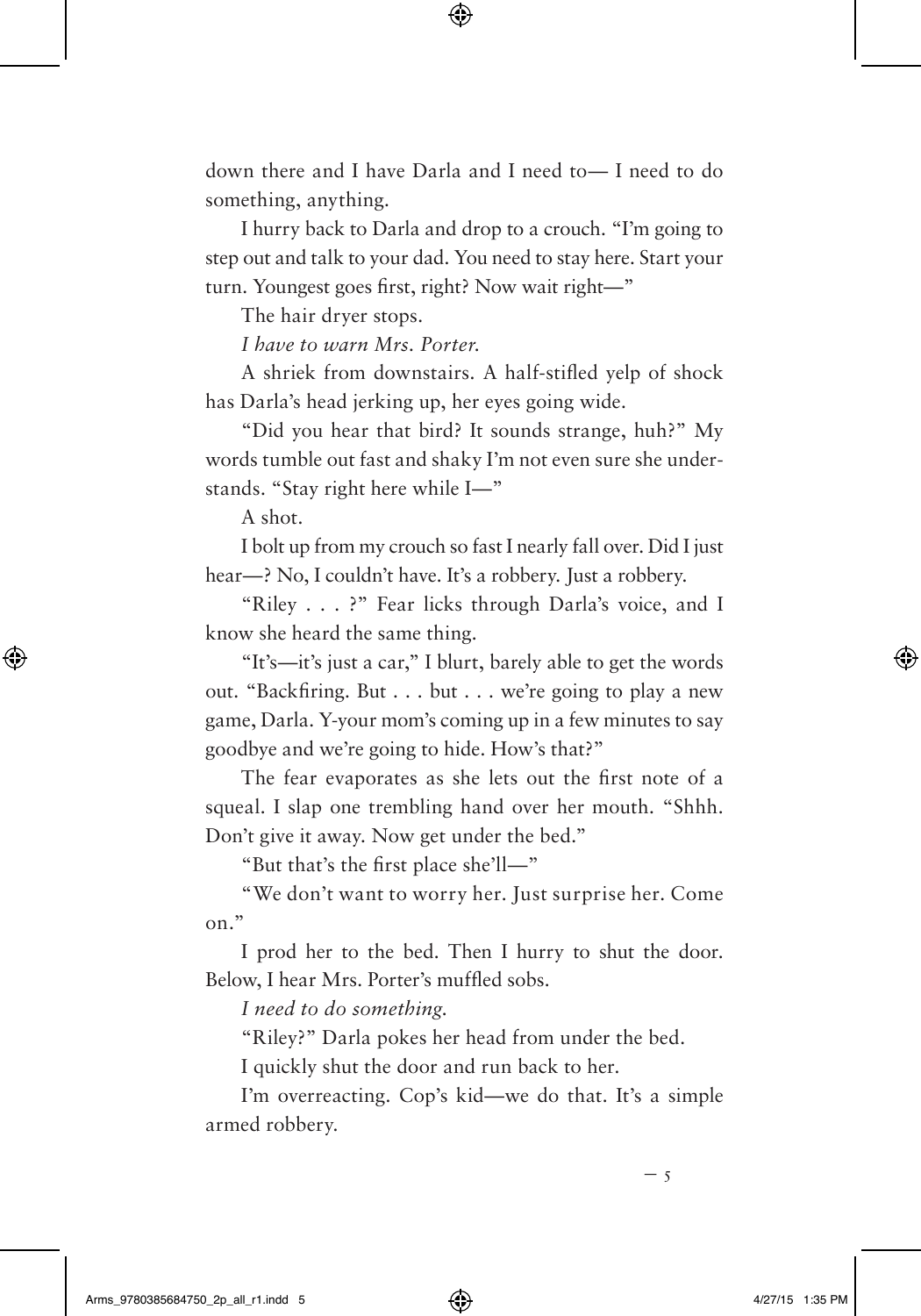*Simple* armed robbery? At the thought, this weird burbling laugh sticks in my gut.

Yes, armed robbery is bad, but that's all this is. The thief wants something. He fired a shot to scare them. That's all. He wants debit cards or credit cards or jewelry, and they'll give it to him. They're smart. They aren't arguing.

Just a robbery.

*That's it, that's it, that's it.*

I crawl under the bed and strain to listen. I can still hear Mrs. Porter, her words now too faint to make out, but her tone tells me she's begging.

*Why don't I hear Mr. Porter?*

That shot.

*No, they've knocked him out. That's all. Knocked him—* A second shot. And Mrs. Porter stops begging.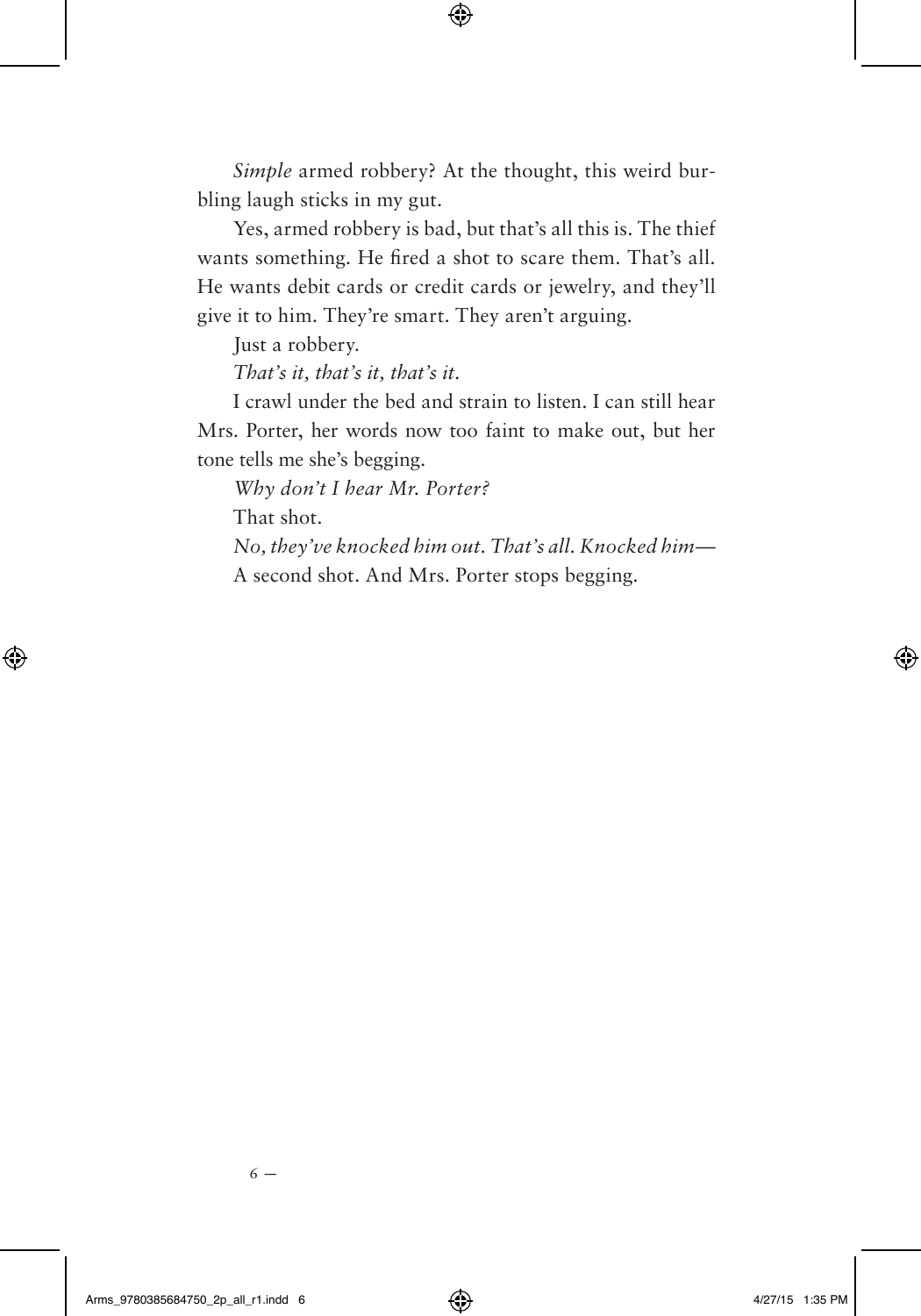CHAPTER 1 *If there's anything more tragic than spend-ing your Saturday night babysitting, it's spending your Saturday night babysitting after canceling a date with the guy you've been dreaming about all year.* 

How many times have those lines gone through my head in the past four months? How many nights have I lain in bed, thinking them? Stood in front of a mirror, thinking them?

*You stupid, stupid girl. You had no idea what tragedy is.*

Tragedy isn't a ruined Saturday night. It isn't a missed date. It's lying under your bed with the babysitter and listening to two shots, and then following your babysitter into the hall and seeing your parents at the bottom of the stairs, covered in blood. Tragedy is spending your life trying to understand how that could have happened, how you could have been under the bed, giggling, with your babysitter, while your parents were murdered. And your babysitter did nothing about it.

Hell is being the girl who did nothing, who has to live with that guilt. Worse, having to live as a hero, listen to people tell me how brave I was and how I saved that little girl, and all I want to do is shake them and say, "I hid under the freaking bed!"

It doesn't matter if my mother and my friends and my priest and the police and two therapists have told me I did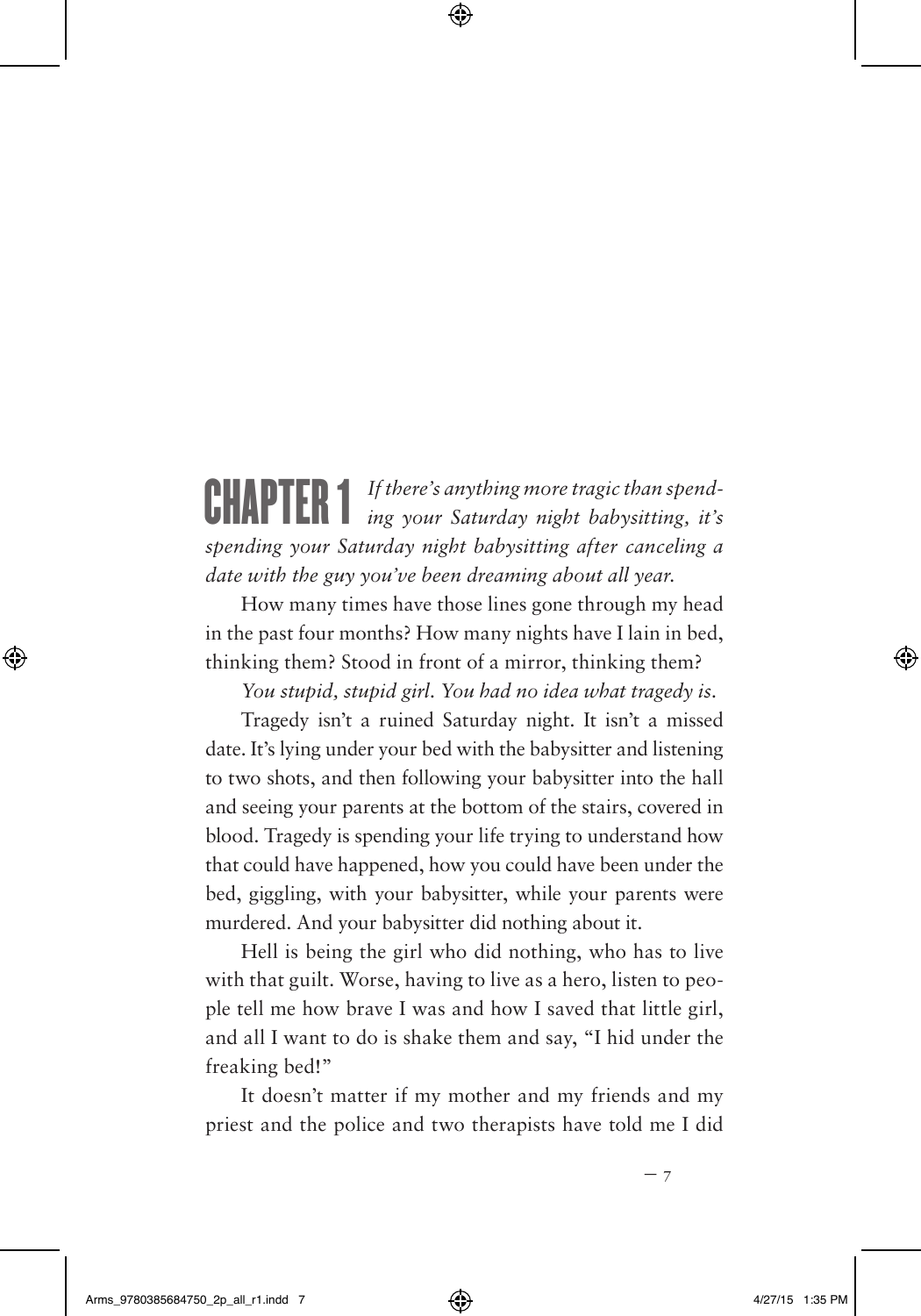the right thing. It doesn't even matter if my older sister Sloane says it, rolling her eyes with "God, Riley, you are such a martyr. Would you rather have been shot? Like Dad?"

Any other time Sloane brought up our father's death that casually I might have taken a swing at her for it. Maybe that's what she wanted. To smack me out of my paralysis. It didn't matter. I heard her say it, and I walked away.

After Lucia and I became friends, she admitted she used to cut. I'd been supportive and I'd tried to understand, but I couldn't really. Now I do, because the impulse to feel something, *anything*, is so incredible that there are times I dig my nails into my palms hard enough to draw blood. It doesn't help.

"Riley?" Mom says. "We're here, baby."

I look out to see a huge windowless building.

"Well, that's not just a little creepy," Sloane mutters from the backseat.

I look at the building, a hulking solid box, like a prison, and I should want to run. Tell Mom I've changed my mind, that I don't need this therapy weekend.

*I'm fine, Mom. Really. See? Big smile. Everything's fine.*

Except it isn't fine, and the surest proof of that is that when I look at this building—with a steel front door and not a single window—I don't want to run away. I want to run *to* it, race inside and slam the door behind me and lock the world out.

"It's a renovated warehouse," Mom says to Sloane. "They're remodeling it into offices, and in the meantime the builder lets community groups use it. Riley's therapist says the lack of windows is a good thing. It'll keep the kids focused. And of course, they'll be allowed out for fresh air and walks."

My sister's gaze sweeps the city block, past more brick boxes—warehouses and industrial buildings, already dark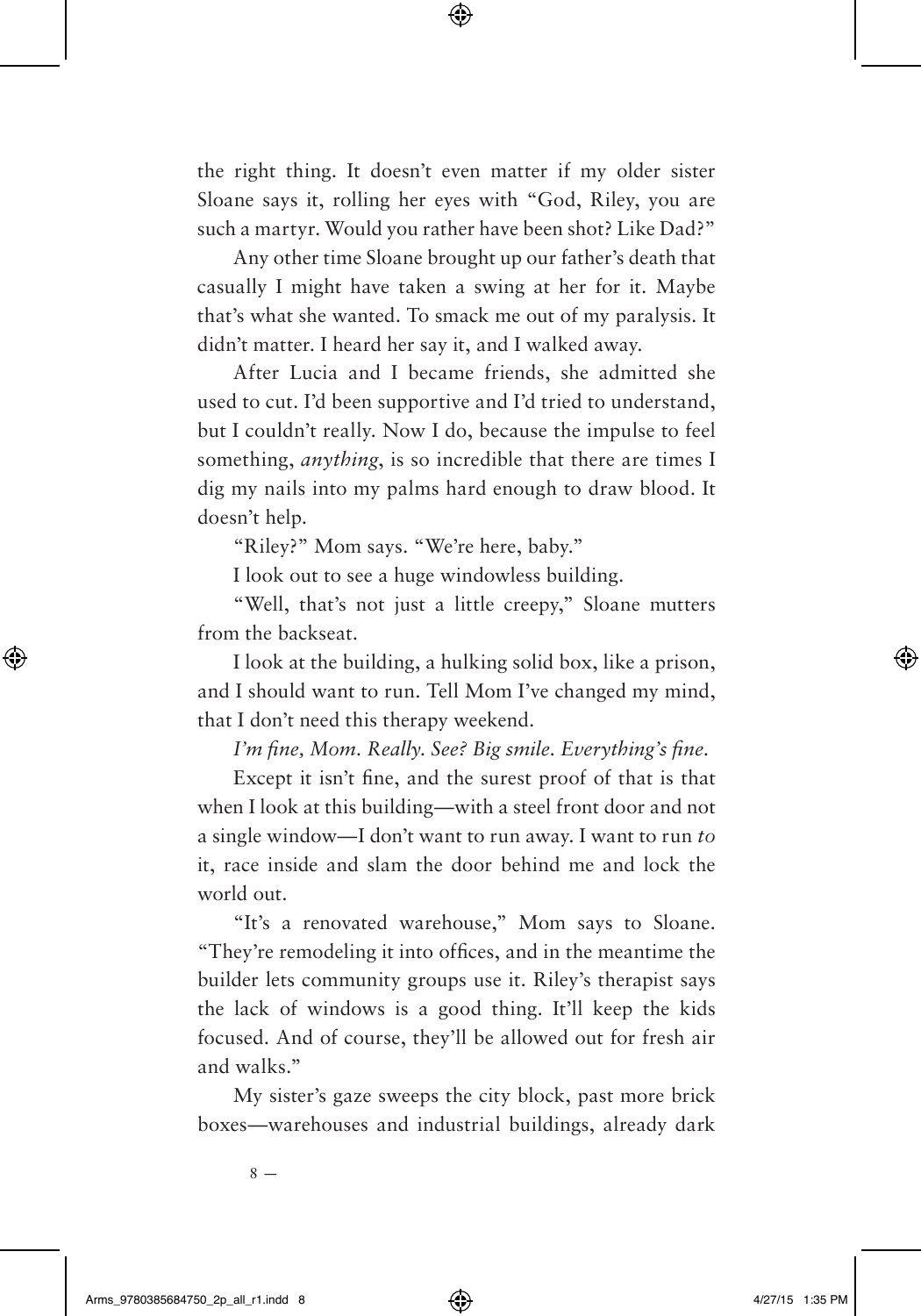on a Friday evening, some permanently dark, judging by the boarded and broken windows.

"It's an awesome neighborhood for walking," Sloane says. "Great scenery. Probably plenty of friendly muggers and cheerful drunks." She looks at me. "Did you pack your fencing saber?"

Mom sighs. "The kids won't take their walks here, of course. There's a park where they'll go for two hours each morning."

"To use the playground equipment? Or will they lock them in the dog park and make them run laps?"

Mom sighs deeper.

Sloane mouths to me, "Tell her you don't want to do this."

"It's fine," I say.

Sloane rolls her eyes and slumps into her seat.

Mom looks at me and says, "If you don't like it, baby, you don't have to stay."

"It's only for the weekend, Mom. I'll survive."

She grips the steering wheel tighter. "I know. I just . . . I wish . . ." *I wish your father were here.* That's what she wants to say. Because as much as we love each other, she doesn't *get* me the way Dad did. But he's been gone eighteen months now. Killed in the line of duty. A hero. Just like his daughter.

I inhale sharply. *No self-pity, Riley. Chin up. Mom doesn't deserve your shit.*

I reach deep inside and pull out the part of me she *does* deserve. The old Riley. She's still there, and I can drag her out as needed, like when I'm fencing, and I can reach deep inside myself and pull out another girl, one who's more aggressive, a girl who fights to win.

A different Riley for every occasion. Right now Mom needs the cheerful one, so I pluck her out and dust her off and smile over at my mother and say, "Are we still on for next weekend?"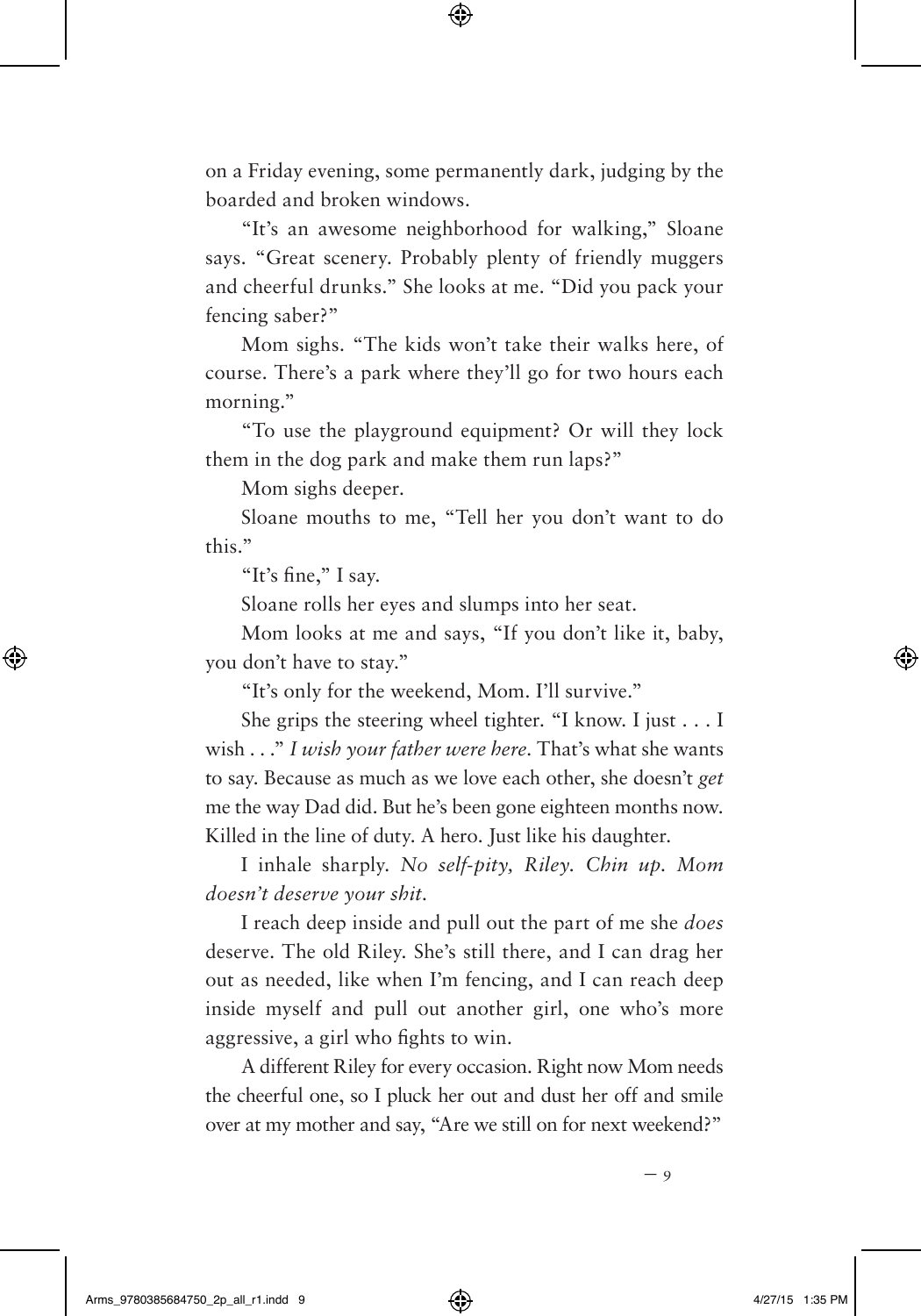"You don't need to go to New York with me. I know you hate fashion shows."

"But I love Broadway musicals, and that's the deal, right? I watch your gorgeous designs paraded down the runway, and you sit through *The Lion King* for the fifth time."

"Then we'll go shopping," Sloane says. "Now that you're skinny, Riley, it'll be much easier to find you stuff."

"Sloane!" Mom says, twisting to glare at her.

"She lost weight. That's good, right?"

"Your sister lost weight because she can't eat. That is *not* good!"

"Mom . . ." I say.

"And she did not *need* to lose weight. She was a size *ten*."

I get out while Mom lights into Sloane. An old argument and not one I need right now. Mom and Sloane are both five foot two and size two. I take after my dad. When my height started shooting up in middle school, Mom dreamed that someday I'd model her designs. I do have the height now, but as my grandma says, my figure is better suited to babies than a runway strut.

I grab my bag out of the trunk. Mom catches up with me. "You know I don't think that, right, baby? I didn't *want* you losing weight. I want you to be healthy. In every way, I want you to be healthy."

"I know, Mom." I give her a one-armed hug as we walk. "So . . . New York. Where are we staying?"

I have to pass the metal detecting wand test before I can enter the building. They say that's standard practice these days, but I'm sure it also has something to do with the fact this is a group therapy weekend for kids with problems. They don't want us bringing in anything sharp—for our own safety and everyone else's.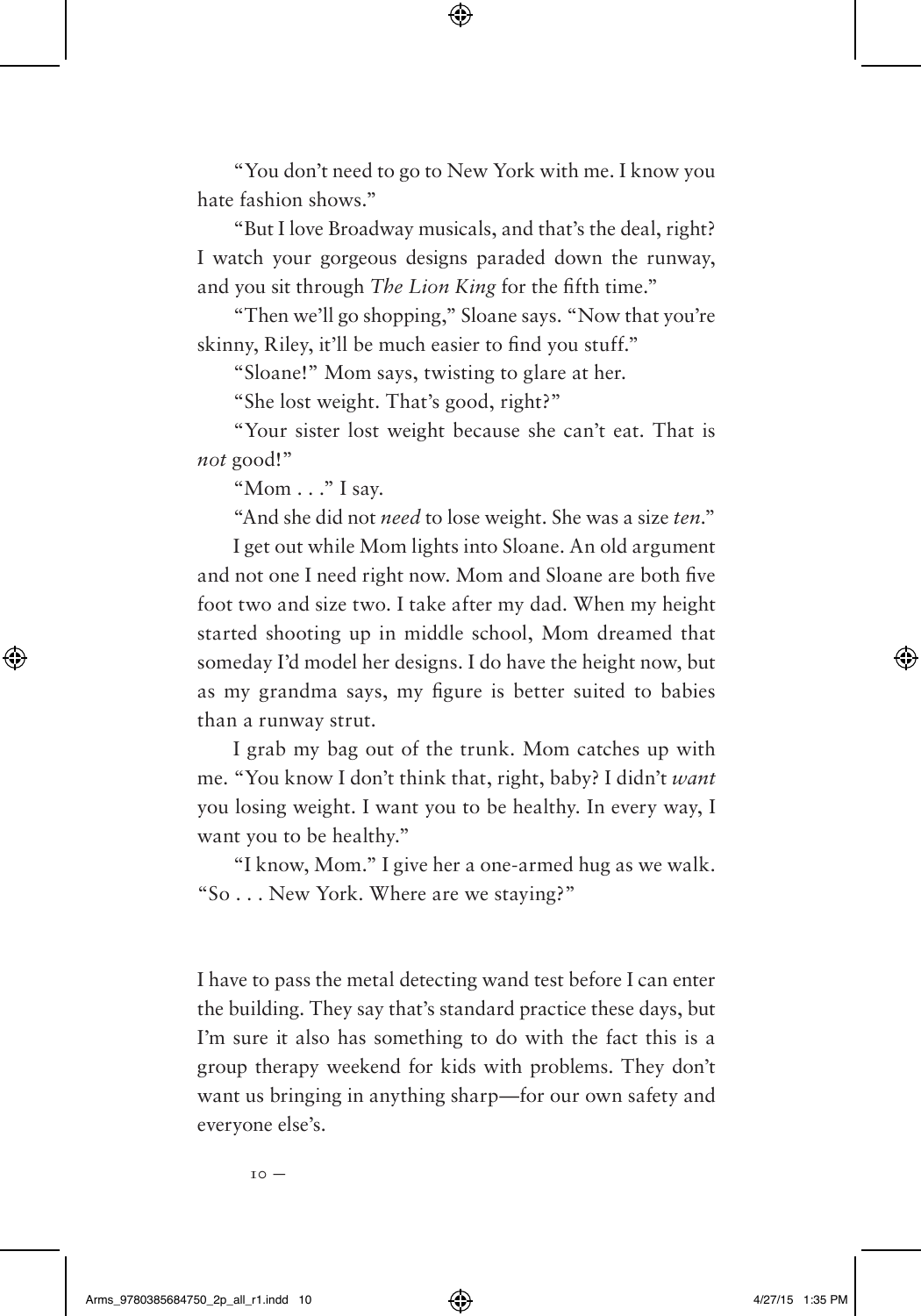"I'd ask you about a cell phone," Aimee says as she scans my bag, "but I know if we told you not to bring one, you wouldn't have."

It's meant to be a compliment, but at seventeen no one likes to be reminded what a rule-follower she is. I'd be tempted to smuggle a phone in if that wouldn't just make me feel petty and immature.

I say goodbye to Mom, and then Aimee takes me up to my room. She's been my therapist for a month now. She's in her late twenties and reminds me of Zooey Deschanel, with both the slightly off-kilter prettiness and the manic-pixie personality. I like her, even if I'm not sure how much good therapy is doing. She's my second counselor since the incident. Third if you count my priest. I started in teen group at church, but, well . . . I got a little tired of hearing how God would fix me. I want to fix myself.

I leave my bag in my room. I'll be sharing it with a girl I don't know. This weekend is for kids from several local groups, and there's only one guy from mine. I was supposed to get my own room, but then this other girl—Sandra—signed up at the last minute. The old me would have been happy at the prospect of meeting new people. Now I wish I could grab a sleeping bag and find a spot alone on the floor downstairs.

With Mom gone, there's no need to keep wearing my "old Riley" mask. As my mood drops, I remind myself it isn't like I had anything better to do this weekend. After the incident, there'd been no need to explain to Travis that Shannon had tricked me, though Lucia still made sure he knew. He'd come by our house that week with two volumes of *Transmetropolitan* because the first time we talked, it was about graphic novels. He paired the comics with a giant Reese's Peanut Butter Cup because he'd noticed that was my candy of choice from the school vending machines. Can a guy get any sweeter than that? No.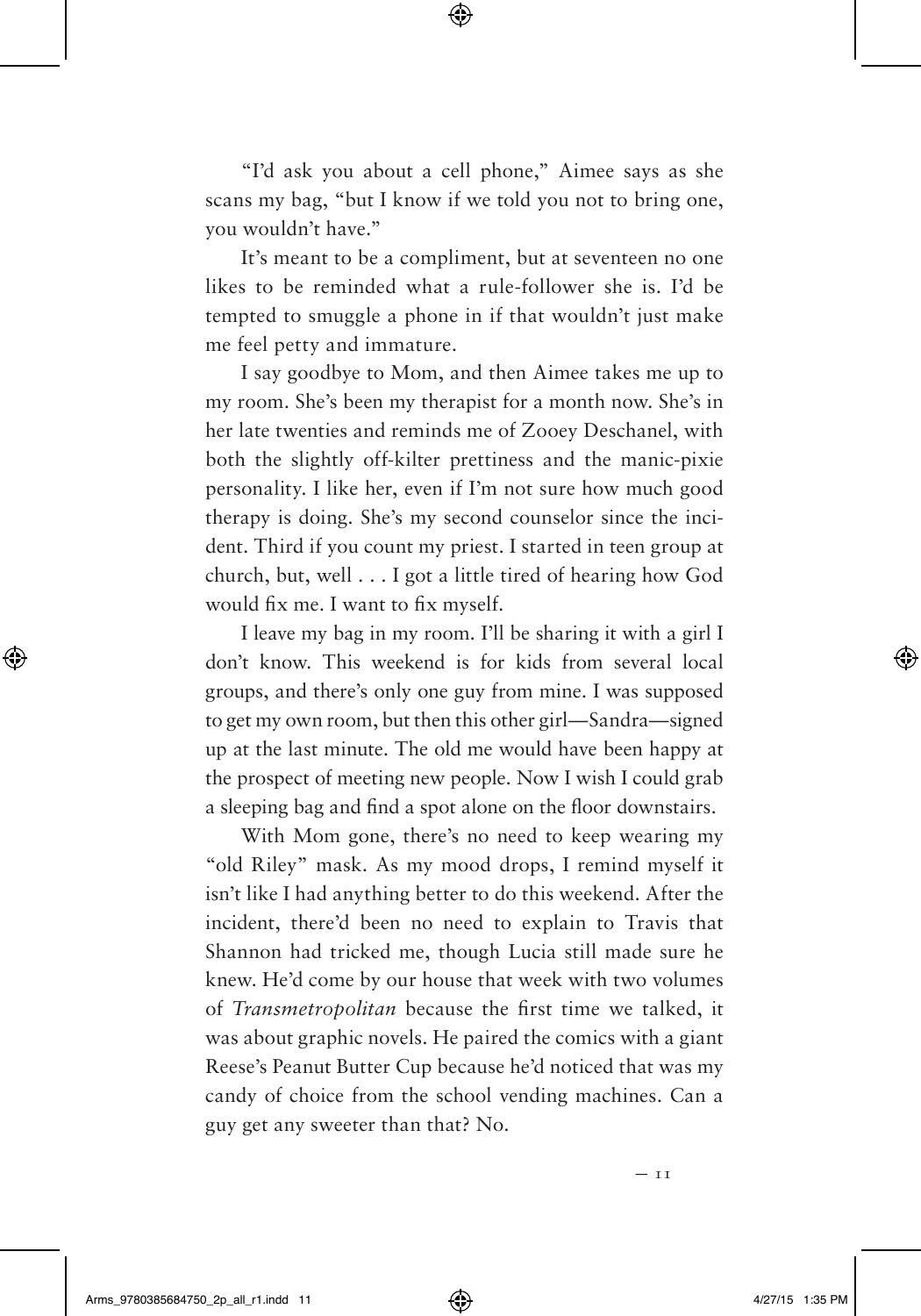Two weeks later, when he asked me out again, I nearly threw up. A date with Travis would forever be linked to that night. I can barely face him in school. Hell, I can barely *go* to school. My grades are tanking, and my teachers keep saying they'll adjust them "in light of what happened." I don't want them adjusted. I don't want a free pass. I just want to pull myself together.

So I'm here, doing a weekend therapy camp. I need to make the effort, like I need to make the effort to get up every morning. If I stop moving, I'll be stuck forever under that bed, listening to the footsteps of the man who killed the Porters and praying, *Please God, don't let him find us. Don't let him hurt Darla. Don't let him hurt me.*

Aimee sends me downstairs to find the main therapy room. Easier said than done. Whoever designed this place wasn't a fan of simplicity and order. It's a warren of halls. Like someone with bipolar disorder drew the blueprints during a manic episode: "We'll put a room here! And here! Oh, and we'll connect them here!" After four months in group therapy, I've learned a lot about mental illness. Sometimes I feel like an impostor. As if I'm taking valuable therapy time from kids with *real* problems.

I'm following the maze to the main room when I pause to consider two options.

"Left," a voice says. It's a guy around sixteen. He's an inch or so taller than me. Dark hair, slicked back. Dressed in a battered leather jacket, ripped jeans and filthy sneakers. The classic bad-boy look, ruined by the fact he's wearing an Abercrombie & Fitch T-shirt and two-hundred-dollar Air Jordans.

"Aaron," he says, extending a hand.

"Riley."

His lips twitch. "You don't look like a Riley."

Four months ago I would have asked what a Riley looks

 $12 -$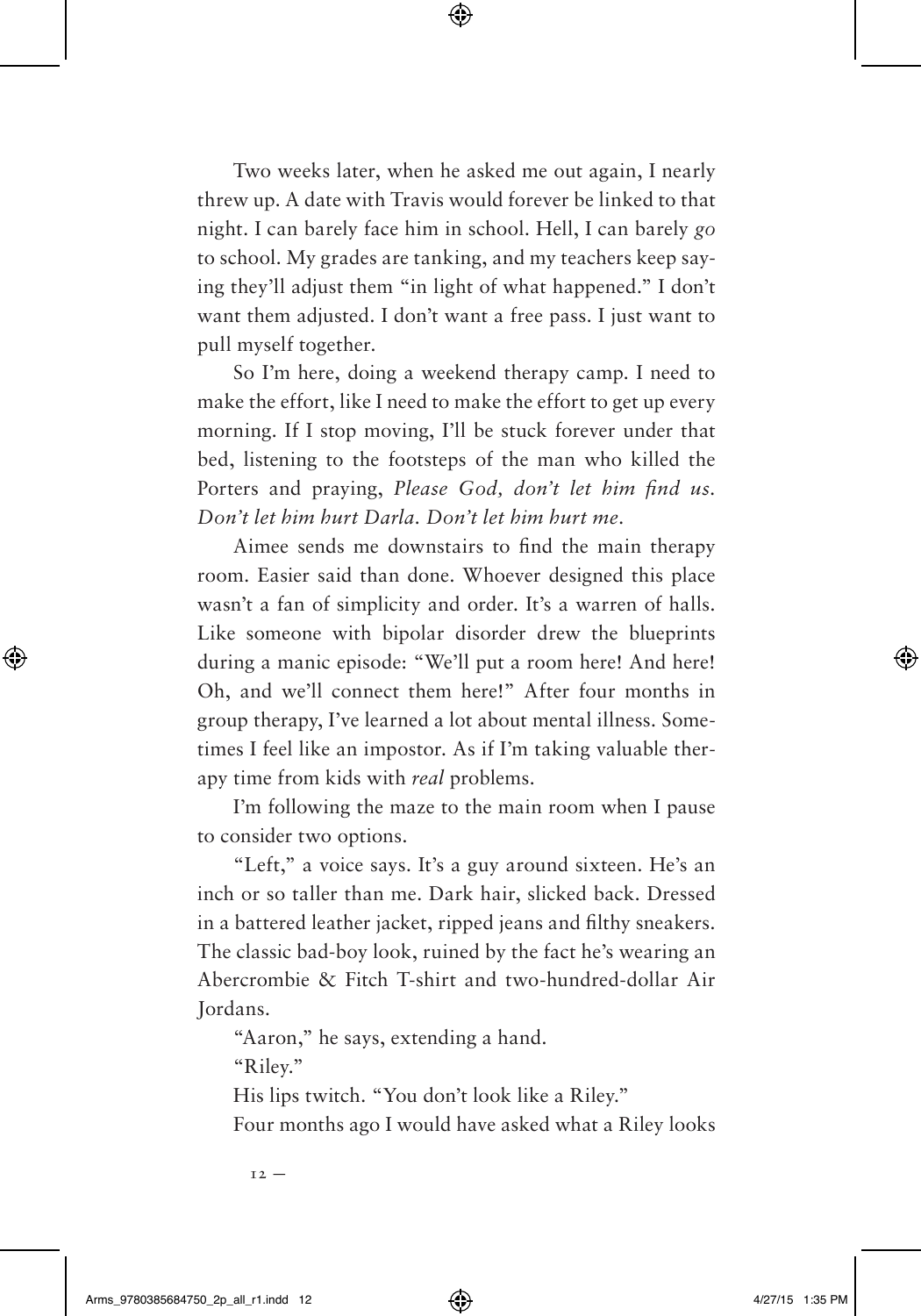like. Now I can't work up the energy. I only shrug and mumble.

"Sorry," he says. "Didn't mean to be . . . whatever. It's just that I heard there was a Maria here, so when I saw you, I figured you were her."

He means because I'm Hispanic. Again, the old Riley would have had a comeback. Instead, I hear one— "And why would you think that?" —spoken in a British accent, heavy with sarcasm.

I turn. It's Max—Aimee's other patient. About six feet tall. Lean. Denim jacket. Jeans. Doc Martens. Dark blond hair worn long enough that he can tie it back, though today it's hanging loose.

Aaron says, "I'm not trying to be a jerk. I just meant it's weird her parents gave her an Irish name when she's Mexican."

"Are you Jewish?" Max asks.

"What? No. Why?"

"Then it's weird your parents gave you a Jewish name."

Aaron opens his mouth to answer, settles for a glare and stalks down the hall.

Max looks at me, eyebrows arched. "I don't even get a thank-you?"

"If I wanted to snark at him, I would have."

"Oh, you wanted to. You've just lost your footing, Riley." He winks. "Or should it be Ril-ia?"

I don't know Max well. No one in our group does. The rest of us have to sit in the semicircle and talk, while he stays in the back and rarely offers a word beyond a sarcastic comment. I have no idea what he's there for. I'm not even convinced his accent is real. All I know is that I have to vomit out every last anxiety and fear and self-hating thought in my head, and he gets to listen to it and give nothing in return.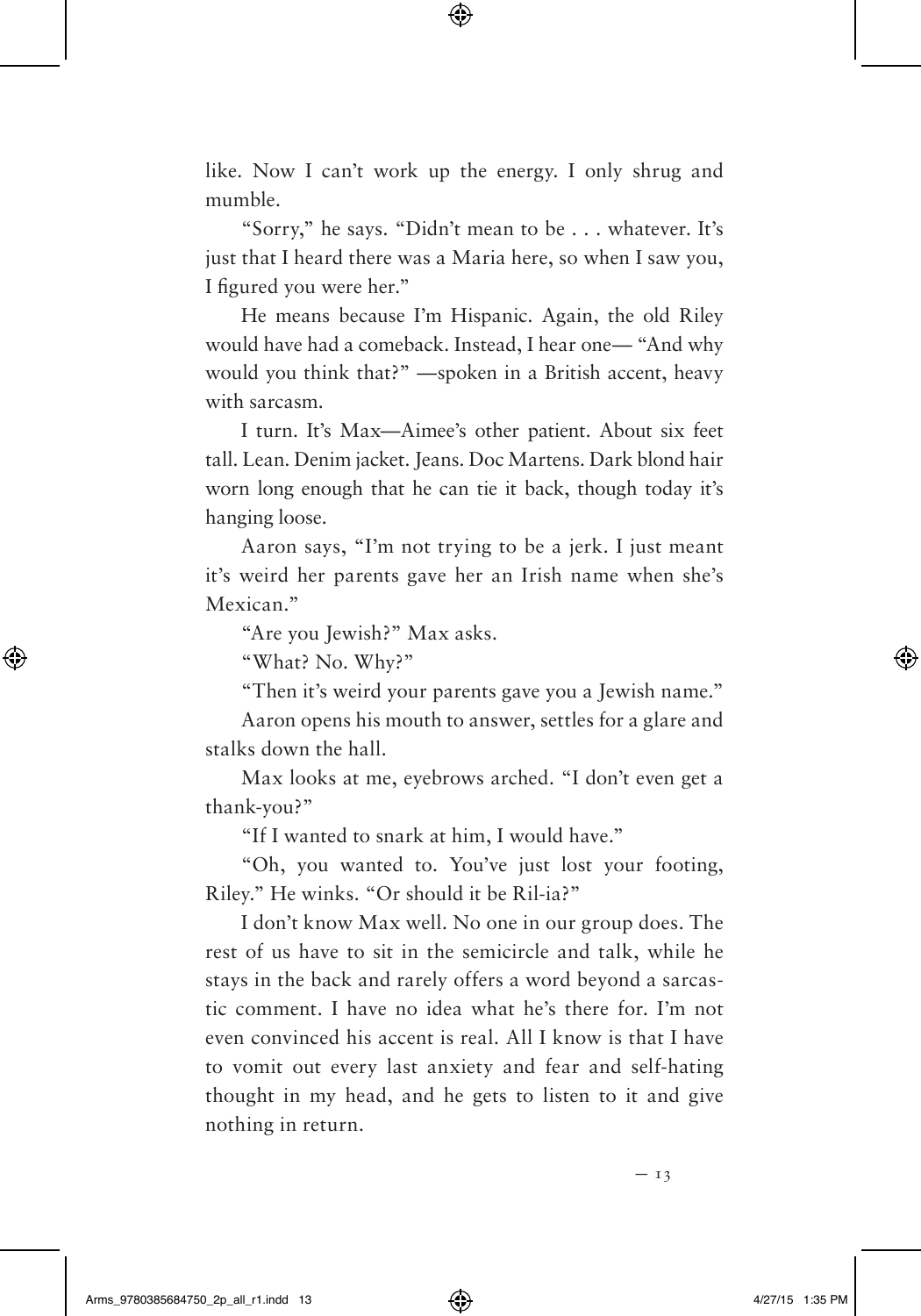"Why are you here?" I say. "You don't contribute anything."

"I contribute my devastating wit and charm," he says. "What more could you want?"

*Less of both*, I think, but I only say, "The point of therapy is to discuss your problems."

"But I don't have any problems, old girl." He cranks up the accent for that. It's his shtick, dialing the Brit-talk up to eleven, like something out of a movie from the twenties.

I give him a look. "Does anyone say 'old girl' anymore? Even in Britain?"

"No, they do not. Because I'm over here now." He grins, and I feel the overwhelming urge to shake it from his face. Well, at least I feel something. Though Aimee might prefer a less violent impulse.

"Since you *are* here," I say, "in this group, you *do* have problems. That's a prerequisite for the therapy."

"Not for me. I'm right as rain, Ril-ia Vasquez. Right as rain." He tosses me another grin and saunters down the hall toward the room.

I bend and retie a shoe that doesn't need retying, giving him time to get ahead. Then I straighten and I'm about to head in the same direction when I hear the squeak of a shoe and turn to see a girl. She's maybe fifteen, with dark curly hair, wearing a cute little dress—a bit formal for the occasion, but from the way she's nervously glancing down the corridors, I don't think she's a therapy regular. While the new Riley's impulse is to turn away and let someone else handle it, I know better. So I call, "It's this way."

She does a rabbit-jump and spins to face me.

"The therapy room is over here," I say, pointing.

"O-okay," she says. "I'll . . . I'll see you in there."

Again, I want to just say *whatever* and continue on. Again, there's still enough of the old me—the girl who used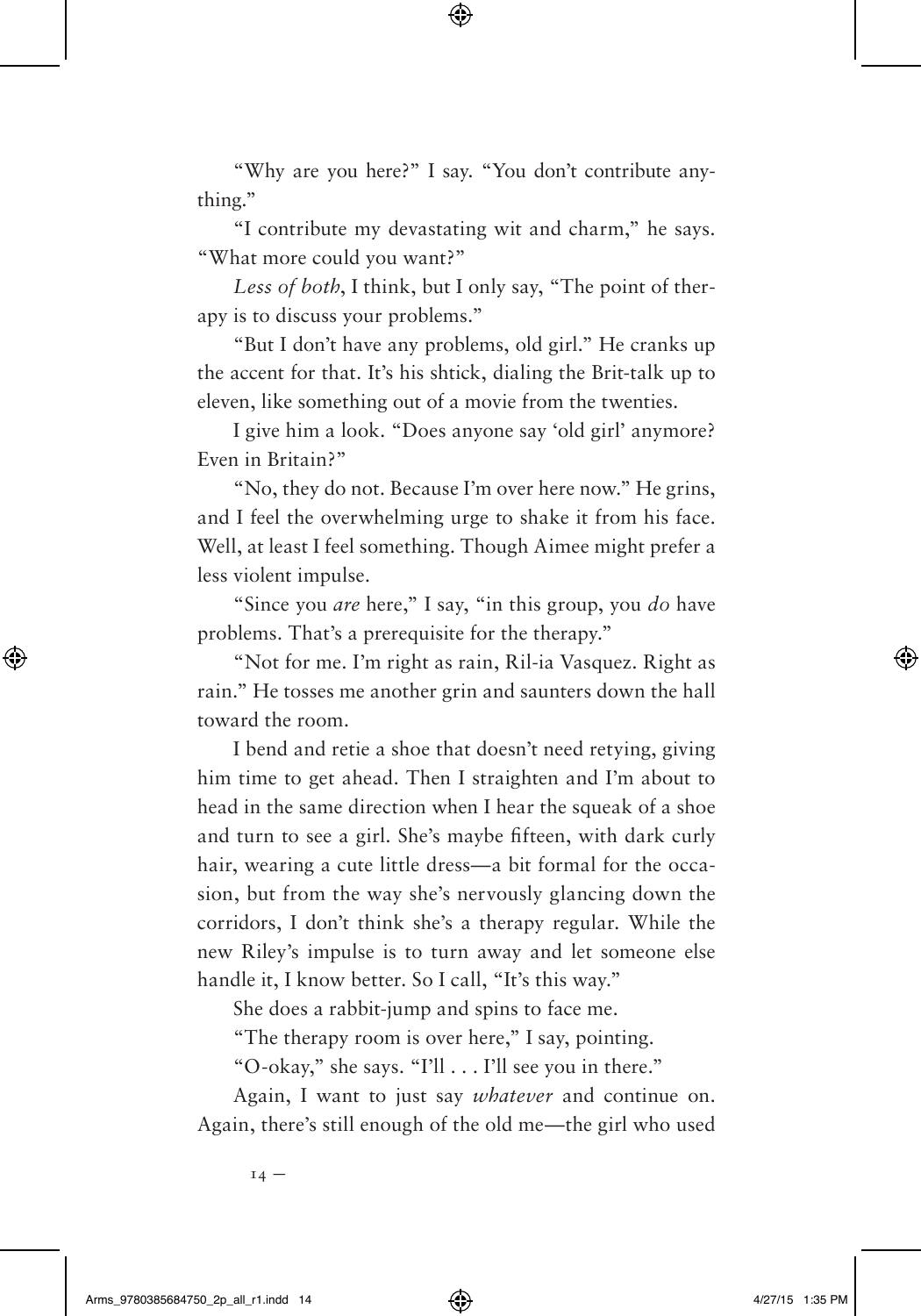to serve on the student council, unofficial chick-in-chargeof-organizing-stuff—that I can't turn my back on her, no more than I could a freshman who looks ready to bolt on her first day.

"If you don't mind walking in with me, I'd appreciate that," I say as I head over. "I hate that part." I stop in front of her. "I'm Riley."

"Sandy," she says.

"My roommate? Even better. Please tell me you know more about these weekend things than I do."

A weak smile. "No, sorry. I'm a total therapy noob. I . . ." Her gaze darts to her hand, and I see her sleeve riding up just enough to show bandages around her wrist. She quickly yanks her sleeve over them.

"S-sorry," she says. "It's not— It's not as bad as it looks. I wasn't really . . . wasn't really trying to . . ." She sucks in breath. "Just a stupid thing. A boy and . . . stupid. But my parents are freaked out so I said I'd go to therapy, and we heard about this weekend, and I thought it would make them feel better if I volunteered, you know? Prove I regret it and . . ." She looks up, her eyes widening. "Oh my God, I'm babbling. I can't believe I just said all that."

I smile for her. "It's practice for the sessions. And you did very well." I look toward the therapy room, where I can hear Aaron's loud voice and then Max with some sarcastic rejoinder. "We can go in there with the guys or we can poke around out here."

"I'd rather poke around. He sounds like a jerk."

"Which one?"

She smiles, and we head off down the hall.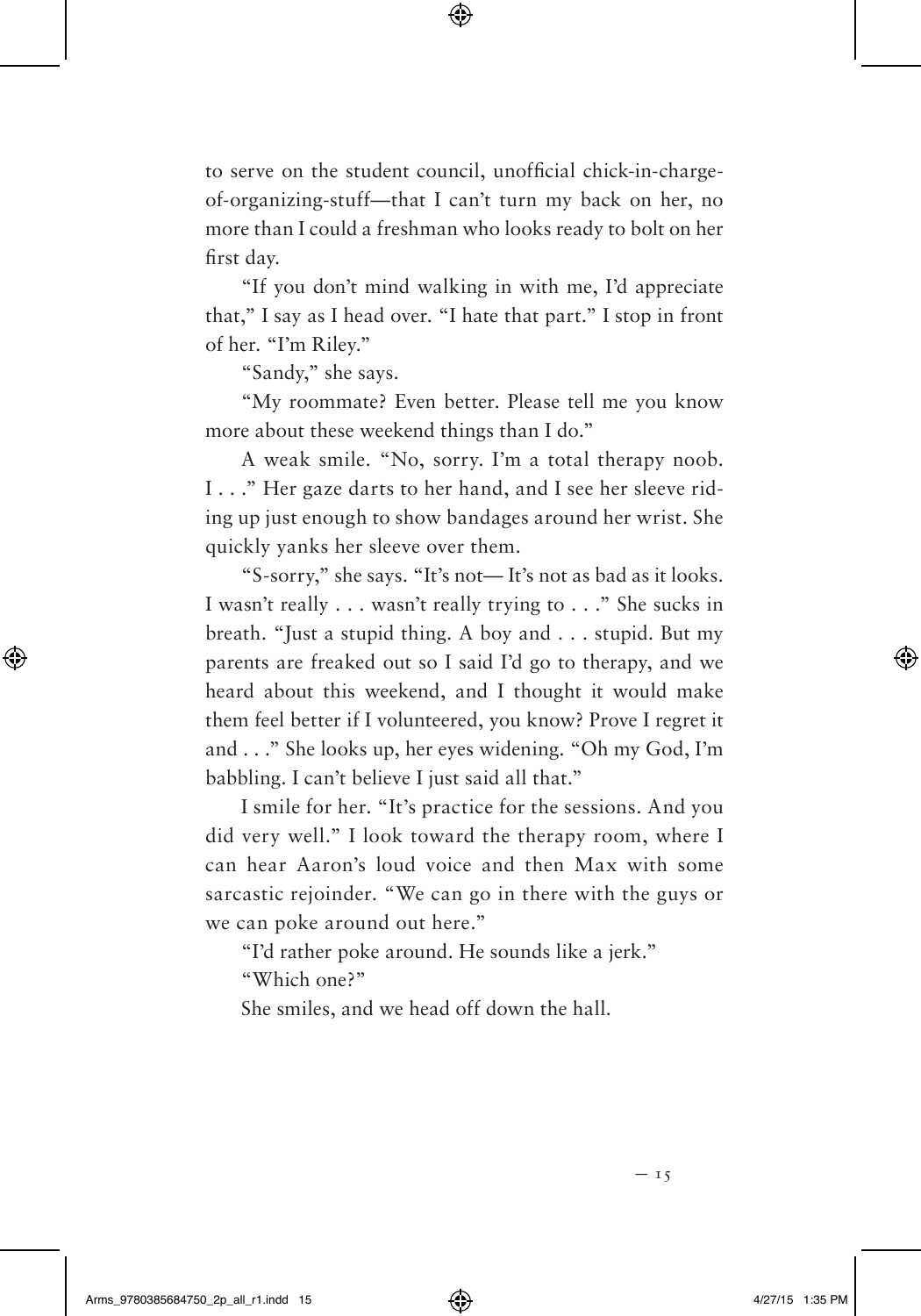**CHAPTER 2** Worst thing about group therapy? The

*Hi, I'm Riley, and I . . . have a problem.*

Yeah, we all do. That's why we're here.

*Hi, I'm Riley, and I . . . need help.*

Um, well, then you're in the right place.

*Hi, I'm Riley, and I've been diagnosed with situationally related anxiety and depression leading to post-traumatic stress disorder.*

Say what?

*Hi, I'm Riley, and I was in the house while the couple I was babysitting for were murdered.*

Oh, you poor thing.

*Hi, I'm Riley, and I was under the bed while the couple I was babysitting for were murdered downstairs.*

Oh, you poor . . . Wait, you were under the bed?

No one ever says the last one. But I hear it. Over and over. Some days, it's all I hear.

Now I'm in the therapy semicircle again. Sandy sits to my right, wearing a cardigan, sleeves pulled down over her hands. Max is in the back, as usual. Aimee sits off to the side, letting the second therapist—a balding guy named Lorenzo—lead the group. The boy on the end was supposed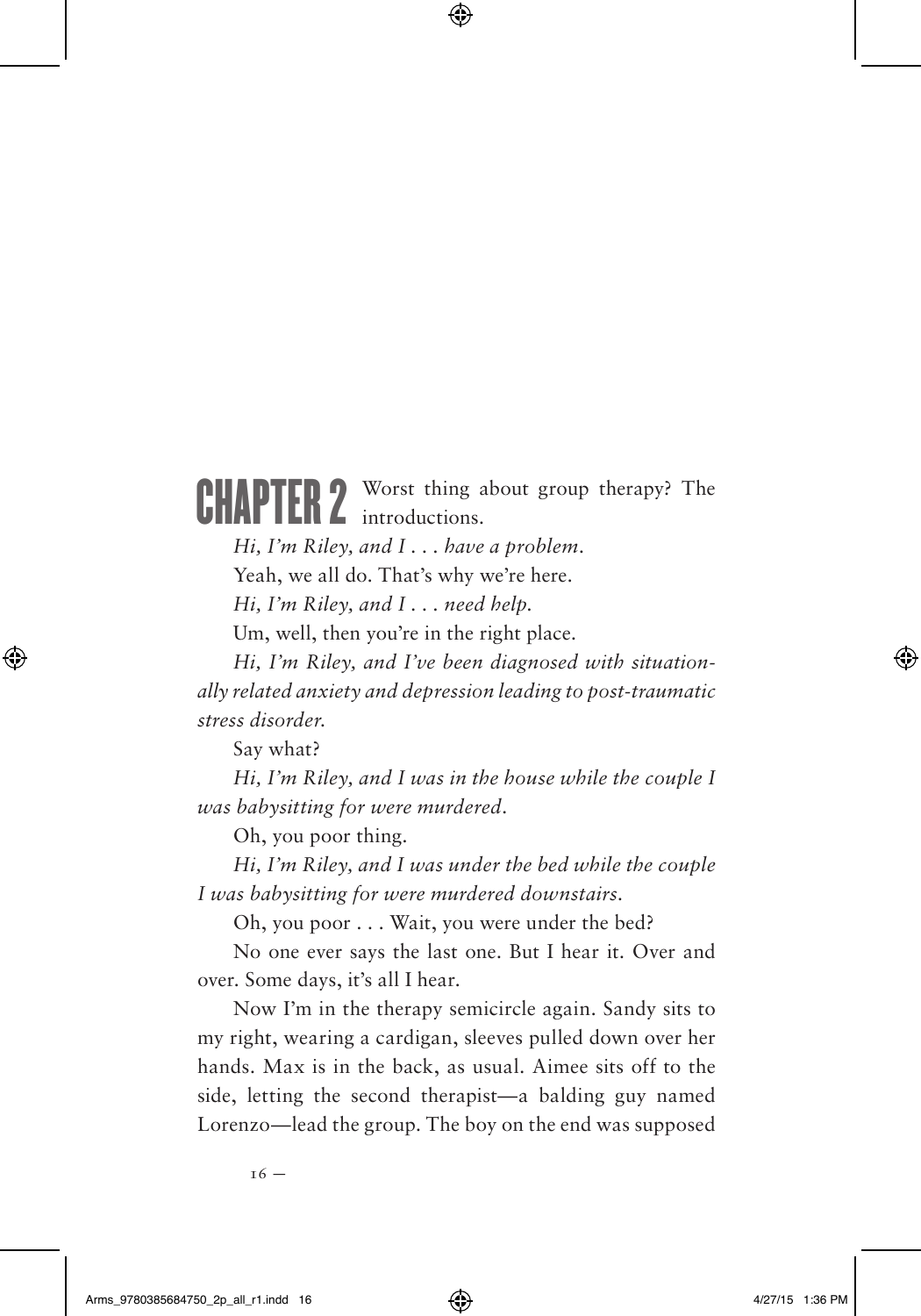to talk first, but he wouldn't. The girl on my left went instead. Brienne. As tiny as Sloane but blond, Brienne looks like a cheerleader. She's here for "emotional stuff." That's all she says for now, which is fine. No one will push. Yet.

I'm up next.

"I'm Riley Vasquez, and I . . ." I trail off, searching for the right words as my stomach clenches.

"Oh!" Brienne grins at me like she's about to shake her pompoms and ask for an *M*. "You were in the papers. You saved that little girl."

As I shrink into my chair, she notices my reaction and hurries on, "And you're the city girls' fencing champ. That's why I remembered the article. I thought the fencing thing was cool."

I manage a weak smile for her. "Thanks."

Aaron wrinkles his nose. "If you're the girl who saved that kid, what are you doing in therapy? Is the pressure of being a hero too much to bear?"

I flinch.

Brienne moves forward, like a tiny attack dog straining at its leash. "She saw two people die."

"No," Aaron says. "If I remember the story, she never actually witnessed—"

"Oh, for God's sake. She was there when two people *died*. She could have been killed herself."

"The point is," I cut in, "that I'm working through some things—"

"Like what?" Aaron says. "Did you even *see* them after they'd been shot?"

My annoyance from earlier flares. "No, I just presumed they were dead and called 911 without actually checking on them. Of course I saw them. I—"

"Take the tone down, please, Riley," Lorenzo says.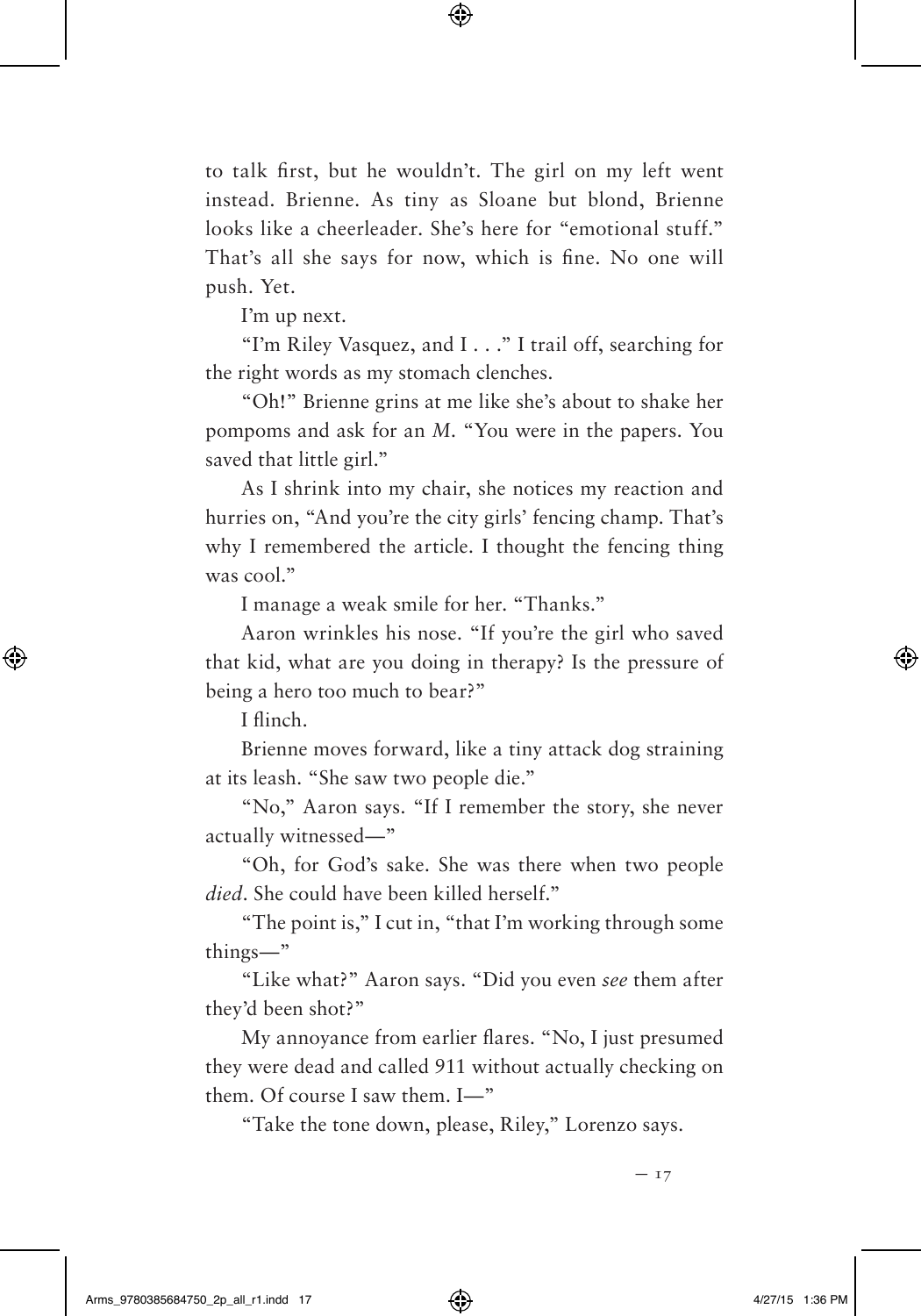"What?" Brienne says. "This jerk gets to say whatever he wants, and you give Riley crap for defending herself? And if you dare tell me he's just needling her because she's cute, I swear I'll hit you. Then we'll have to spend the rest of this session talking about my anger issues, and nobody wants that."

"No, Brienne," Lorenzo says evenly. "I wasn't letting Aaron get away with that. I was about to add that we don't challenge anyone on their right to be here. Now, Aaron, you're next. Introduce yourself, please."

"Fine. I'm Aaron Highgate, and I'm here by mistake." Brienne mutters under her breath. He glowers at her.

"Well, I am. I don't have a problem; my father has one. *With* me. That's why I'm here. I crashed my Rover, and if I don't do this weekend therapy shit, I won't get a new one."

"Tragic."

"Brienne, please. Aaron, continue."

"My dad thinks I have narcissistic personality disorder. He even bribed some shrink to agree. I'm a narcissist? He's the one screwing everything in a skirt. Mom's finally divorcing him, and she's going to take him to the cleaners. Like she should."

"All right," Lorenzo says slowly. "But why would he send you here?"

Aaron looks at Lorenzo like he's an idiot. "Um, because he hates me. Because he hates that I'm siding with Mom. Because if he can prove I'm sick and she can't handle it, then he can get custody and save a shitload of money on support . . ."

Aaron continues. While I'm not sure he has an actual disorder, there's obviously some narcissism going on there. First he doesn't want to talk about his problems. Then *all* he wants to talk about are his problems.

After about ten minutes, when he pauses for breath, I say, "I need to use the restroom."

"I think you can wait, Riley," Lorenzo says.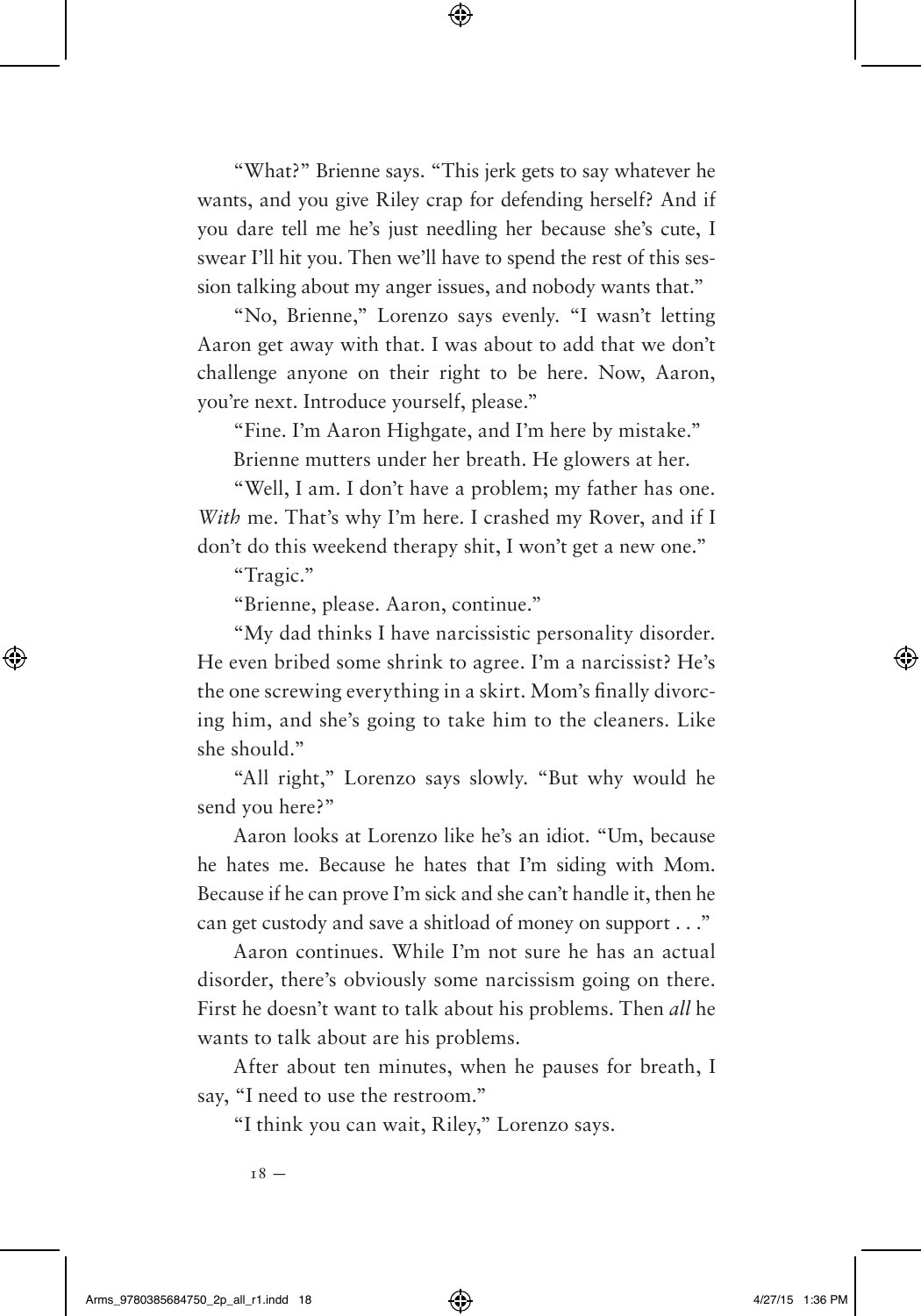Aimee shakes her head. "That's okay. Let her—"

"Let her take off while I'm talking?" Aaron says. "That's rude."

"No," I say. "It's part of my anxiety issue. I have a nervous bladder, and the longer I wait, the more—"

"Whoa, TMI," Aaron says.

"You asked," I reply, and take off before anyone can stop me.

I swear, the bathroom is a quarter mile away with all the twists and turns I have to take. I stay in there longer than I need to.

When I finally open the door, I'm not surprised to hear footsteps down the next hall. Someone's come to fetch me. I'm torn between feeling guilty for hiding and wanting to snap, "Can I use the bathroom in peace?"

I won't snap at whoever it is. I've done that enough tonight with Aaron, and I feel guiltier than I should. Story of my life these days. I remember when I was little, my dad read me a story about an obsequious mouse, quailing at every sharp word, running from every scary noise, stumbling over himself to apologize for everything. I hated that mouse. Now I am him.

"Looking for me?" I say as I turn the corner, heading toward the footsteps. "Sorry. I—"

An alien blocks my path. A gray-faced alien wearing a suit and gloves and holding a gun, and the thought that flashes through my mind is a memory from the month before Dad died, the two of us on the *Men in Black* ride at Universal, going through it over and over again, laughing as we competed to see who could shoot the most aliens.

The memory comes like a fist to my gut. It disappears just as fast, and I realize I'm staring at a guy wearing a gray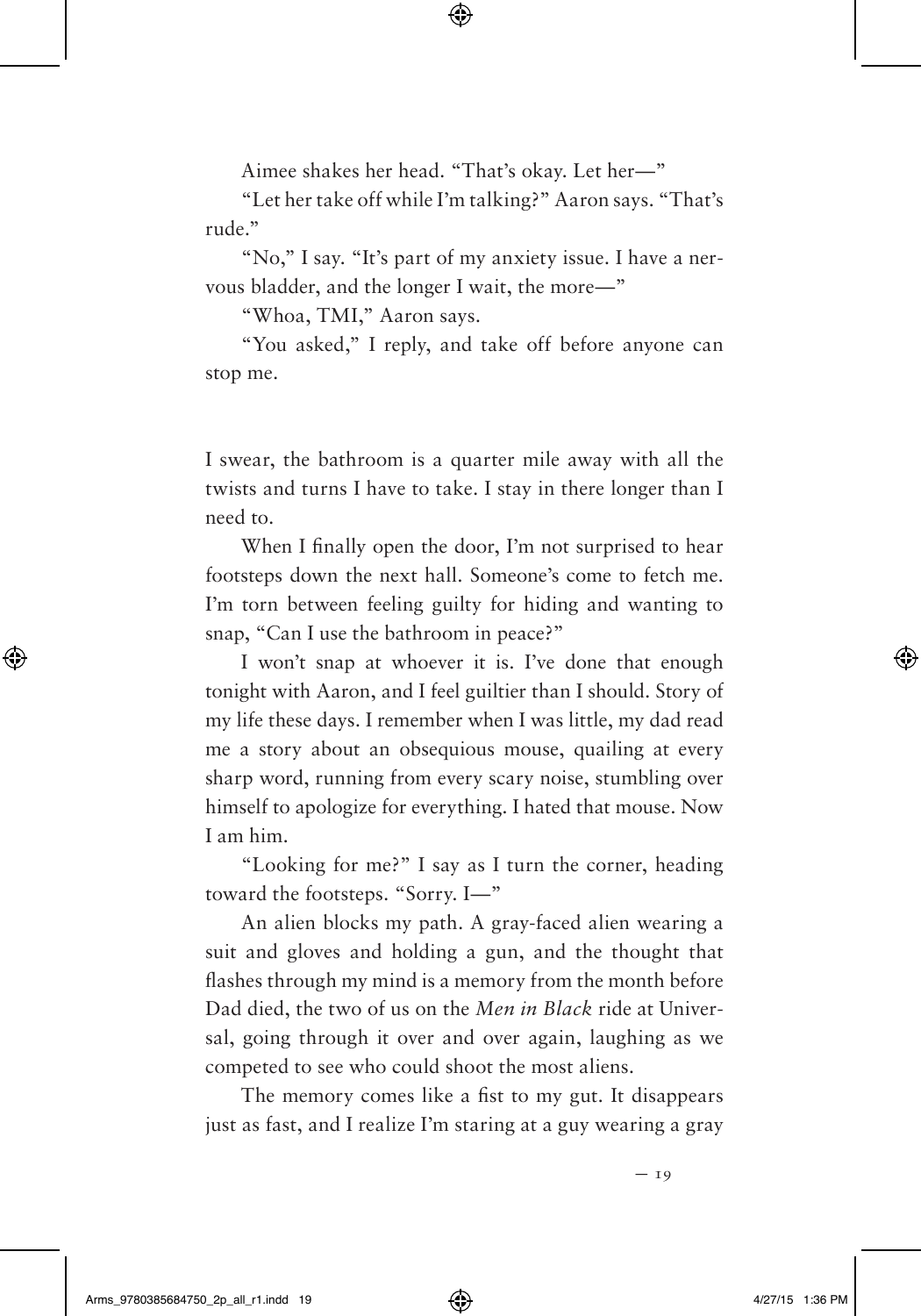alien mask. Because that's what it is, obviously. A latex mask of the aliens from the old *X-Files* show. The gun, though? The gun is real.

I turn to run. I do not even *think* of jumping him and grabbing his weapon. Four months of feeling like a coward hasn't changed anything. I see a mask. I see a gun. I flee.

He grabs me by my hood. I twist and lash out, kicking and punching, and he whips me against the wall. My head hits hard enough for fireworks to explode behind my eyes. I still kick him when he gets within range and my fists aim for his gut. He wraps one hand around my throat and puts the gun at my temple. I keep struggling.

"Are you loco, girl?" he growls. "This isn't a toy."

I don't care. I'll do whatever it takes to get away because I know what happens if I don't. I can still hear the gunshots. I can see the blood. I can feel Mrs. Porter's skin cooling fast under my hands.

So I will fight and—

The gun clocks me in the temple. The same spot that struck the wall, and I black out just long enough that when I come to, I'm staring at that wall. He's behind me, with a chokehold around my neck and the cold gun barrel pressed to the back of my head.

"Riley?" a distant voice calls, a singsong: "Riley, Riley, Ri-lee-a. Come out, come out wherever you are."

Max's boots tromp along the hall. The man pulls me toward a shadowy corner. He doesn't yank me behind it, though. He leaves me standing there, exposed in the dim light, with a gun to my head and one arm wrenched behind my back.

My heart is pounding so hard I feel like I'm going to pass out. I'll lose consciousness, and I'll fall forward, and my captor will think I'm trying to escape, and he'll shoot—

"Come out, come out," Max calls. "Or don't. Actually,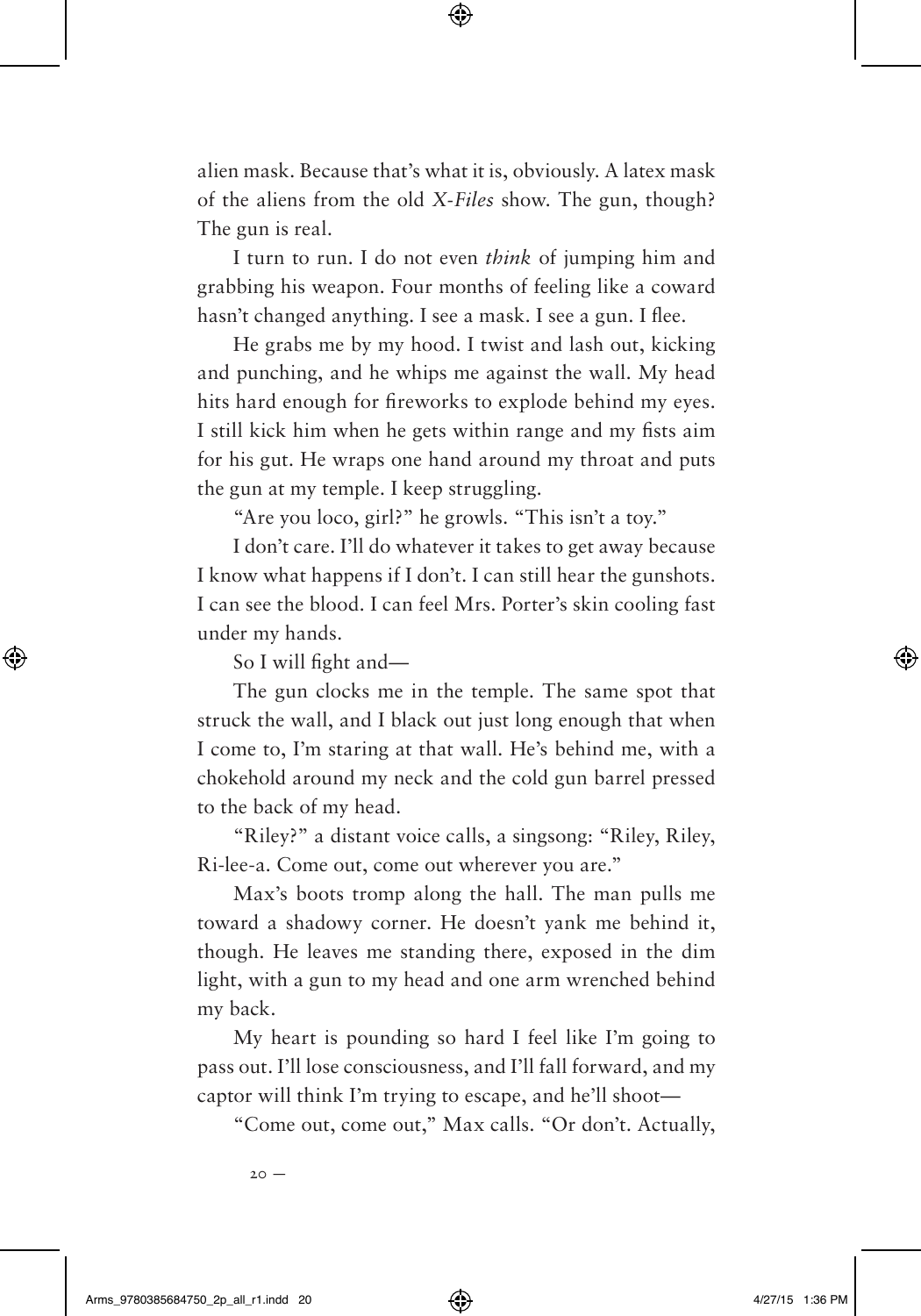let's go with that. Don't come out. You're hopelessly lost, having failed to adequately mark the trail with breadcrumbs. That way, we both have an excuse not to go back and listen to Mr. Highgate, who is, shockingly, still regaling his captive audience with all the problems he *doesn't* have."

*Oh God, go away, Max. Please, please, please go away. You don't deserve this. No one does. Just walk down another hall and let this guy take me and do whatever—*

A wave of lightheadedness washes over me.

*And do whatever.*

Kill me.

He's going to kill me.

*I don't care. Can't care. Can't escape. Just go, Max. Please, please—*

Max steps around the corner and sees me in the shadows, my expression hidden.

"Bloody hell," he says. "You can't play a proper game at all. Go hide, please, so I can spend the next hour seeking and—"

The man pushes me, and we both move into the light. Max stops. He stands there, frozen, like I was, except my shock lasted only a second or two. Max stares at us, and the look on his face . . . I'd say it's terror, but not the kind you get from seeing someone holding a gun. It's deeper than that. Raw and bone-chilling.

"It's a mask, idiot," the man says.

At least three seconds tick by. Then Max rubs his face, hard.

"Riley?" he says, uncertainty in his voice.

"Don't move," I say finally, my voice oddly steady, as if his terror swallows my own. "He's got a gun to my head and—"

Max spits a curse, and I realize he hasn't seen the gun. So what freaked him out? A guy in an alien mask?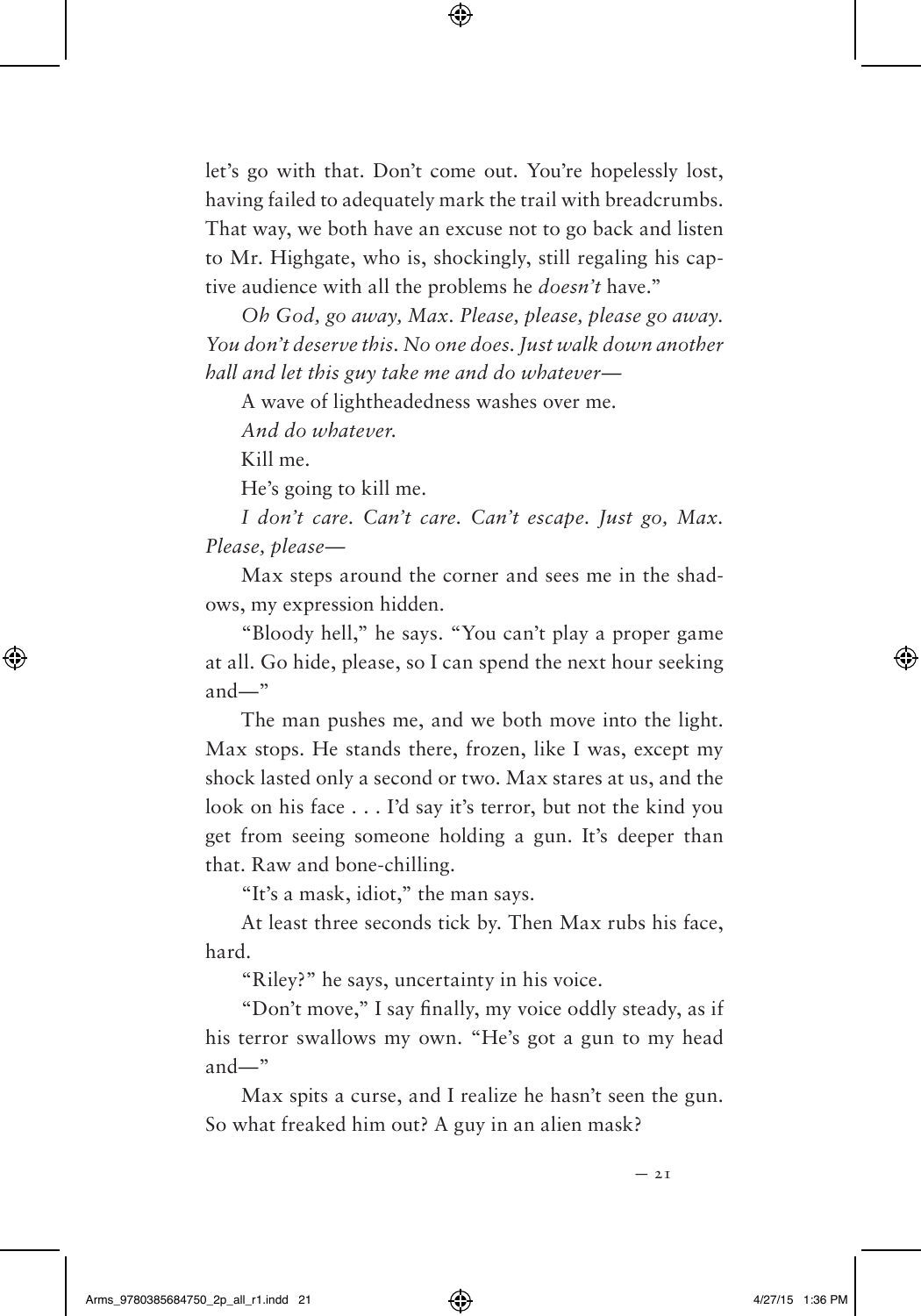Max breathes hard now, saying, "All right, all right." Then, "It's going to be fine, Riley. Just stay calm. It'll be fine. I'll—"

The man cuts him off with a snorted laugh. "Don't even think of playing hero, kid. All you'll do is get this girl killed. Which, by the way" —he lowers his voice to a mock whisper— "really doesn't impress the ladies."

"Don't," I say. "Please. Max doesn't have anything to do with what happened. Let him go. It's me you want."

"Really? Is your daddy rich?"

Max snaps out of it, his sarcasm slingshotting back. "Her *daddy* is dead, you tosser. You've got the wrong girl."

"Actually, we aren't looking for a girl at all. We're here for the son of Mr. Lewis Highgate, who *is* very rich indeed. As for this girlie, let's hope her daddy left a nice insurance policy. One that will help his daughter buy her freedom."

"F-freedom?" I say.

"I believe this is what you call a hostage situation. You two kiddies may not be the main prize, but you'll make perfectly fine bonuses." He prods me forward, gun still at my head. "Now, let's go meet young Mr. Highgate, phone his daddy and get this party started."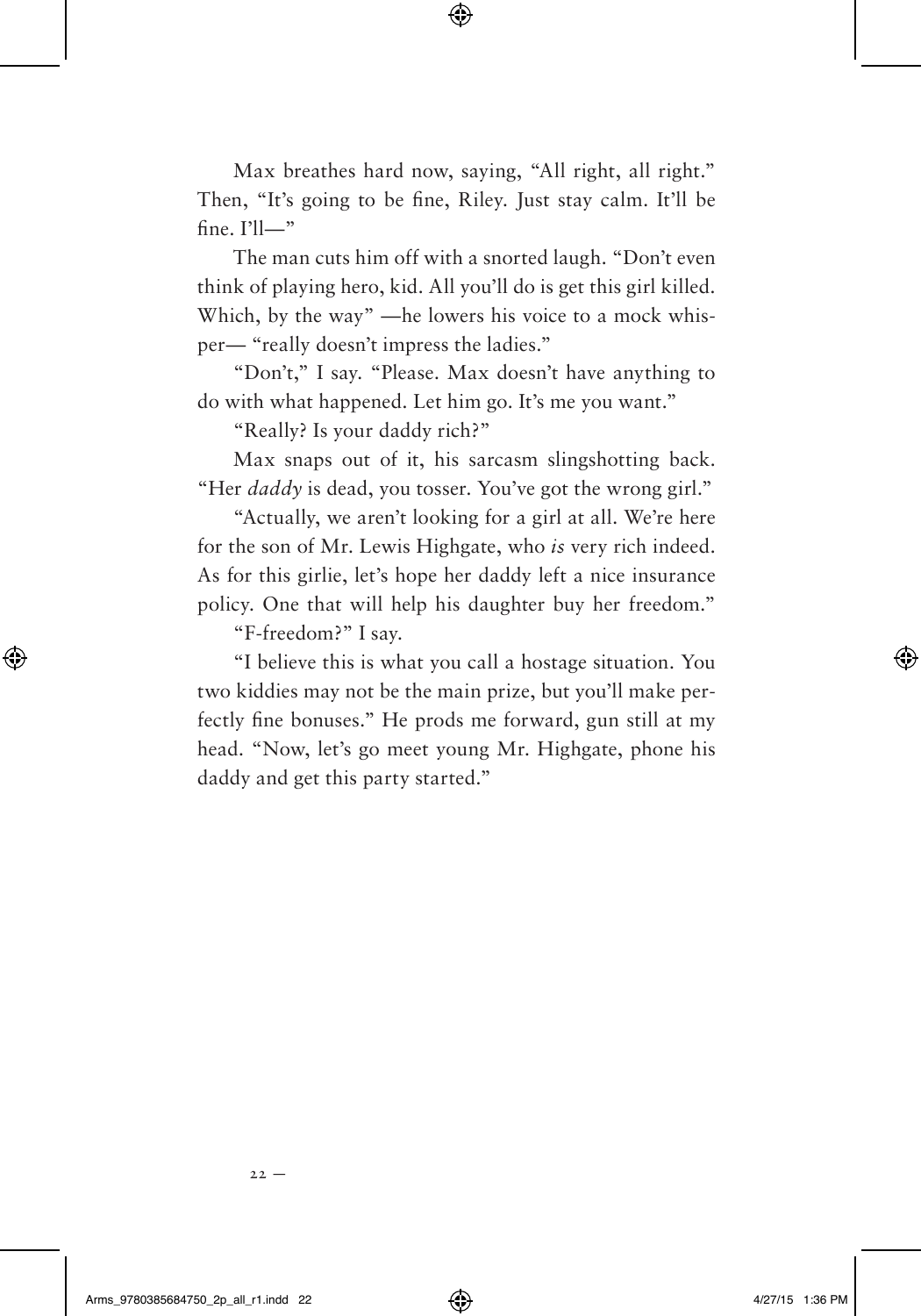CHAPTER 3 Our captor leads us back to the therapy<br> **CHAPTER 3** room. If he speaks on the walk, I don't hear it. I just keep staring at him, thinking, *This can't be real*. Then I notice Max doing the same, an even more intense stare, his eyes like laser beams trying to cut through the mask. No, trying to incinerate it.

He blinks hard and seems surprised when he glances over to see the man still there. Surprised and dismayed. That's all—dismayed. Not panic, and maybe that's because he's decided this is all an act or a prank, but in a weird way his calm keeps me from dropping on the floor, hands over my head, breaking down, sobbing, "Not again, not again, not again."

I can hear voices from the therapy room, raised in anger and panic and fear. I don't hear words, though. It's as if there's cotton stuffed in my ears, a weird kind of deadening inside my head.

When we reach the room, there are two other men in masks, one from the *Star Wars* cantina scene, the other from *Predator*. They have everyone against the wall, faces to it, hands over their heads.

"Well, well, I see you boys started the party without me. Let me add the two final guests, then. Against the wall,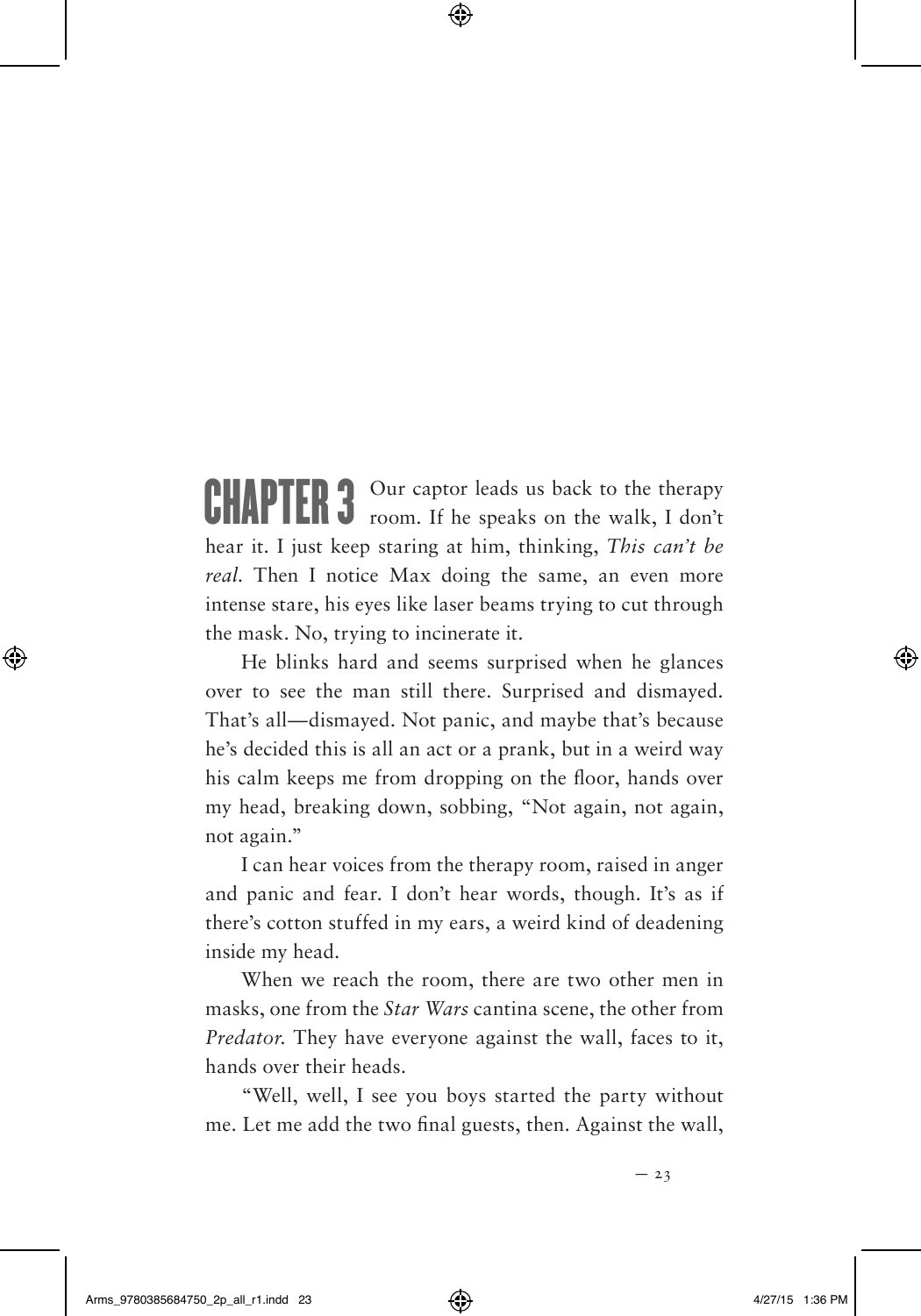kiddies. I'd tell you to assume the position, but I think you can figure that out."

I try to walk over to Sandy and Brienne, but the guy in the gray *X-Files* mask grabs my shoulder and steers me to the end, between the only two kids whose names I don't know—the boy who wouldn't introduce himself and the girl who didn't get a chance.

The girl is about my age, the guy maybe a year younger. When I meet his gaze, he turns away almost angrily, as if I were trying to get him in trouble. The girl whispers, "Maria," and I turn her way. She has dark braids and dark skin, and she's taken off her jacket and is wearing a Happy Bunny T-shirt that says *Crazy on the Inside*. I have to smile at that. I just do, even if it's only a twitch of my lips. She catches my look and nods at Aimee and then waves a scolding finger, pantomiming that my counselor had not been nearly as amused by the shirt. Which is probably why it'd been covered by a jacket earlier.

Later, I'll tell her I'm glad she wore that shirt, because for that one moment it made me forget that I was standing at a wall, hands over my head, waiting for armed captors to frisk me. And that moment's break is all I need to push out of the corner inside my head, squelch the inward panic, and take a deep breath and say, "I can do this."

I know how hostage situations work. My dad was on the SWAT team for a few years, before he decided it took him away from his family too much. But I know the stats fatalities and even injuries are extremely rare. These guys want money from Aaron's dad. They won't get it by killing kids Mr. Highgate doesn't even know.

Does that make me relax? Just chill and wait my turn, no big deal? Absolutely not. Because no amount of logic and reasoning will change the fact that I'm against a wall, about to be frisked by armed captors. But I can suck it in enough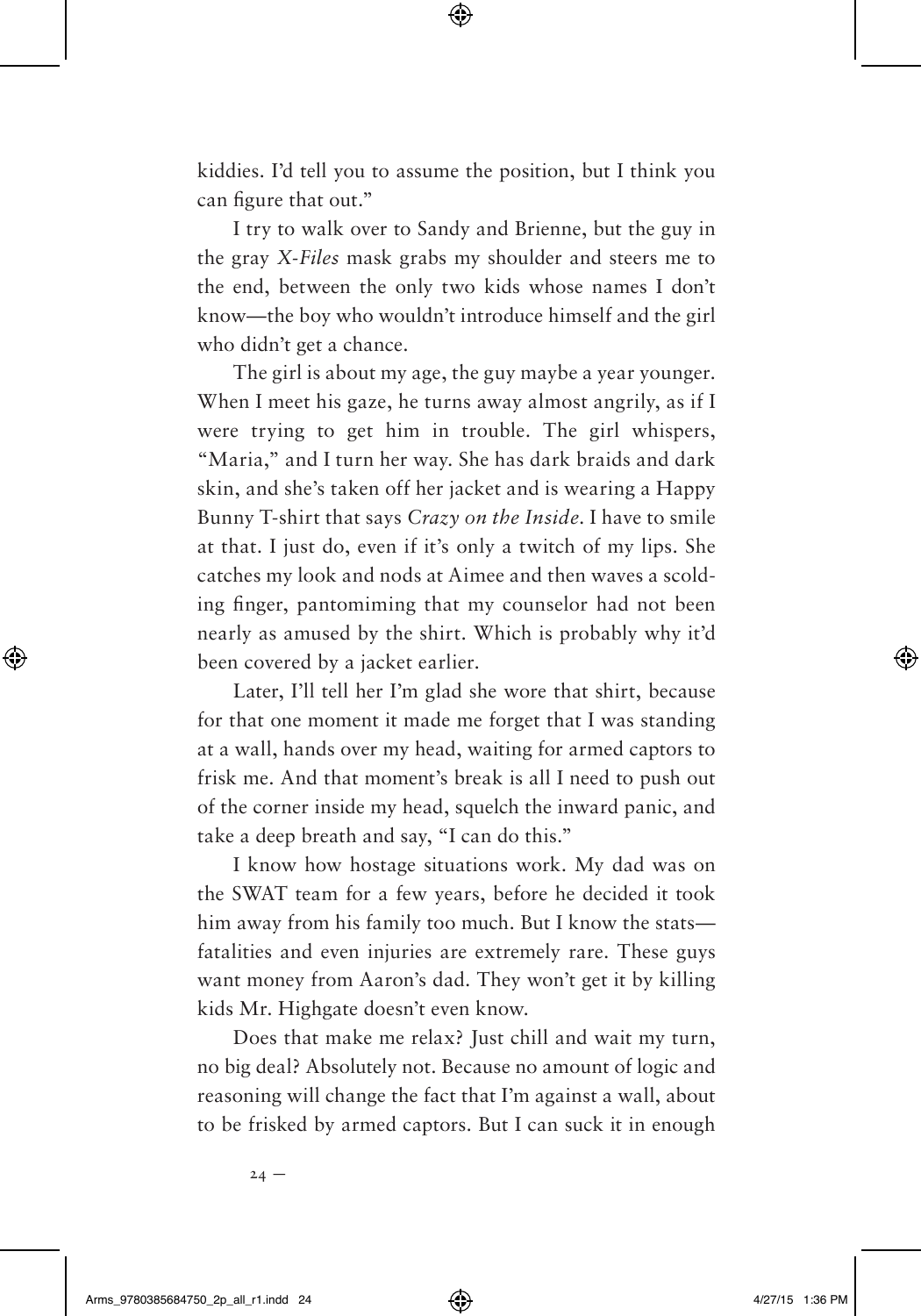to exchange semi-genuine smiles with Maria as our captors go the line, taking the cell phones from our counselors and checking the rest of us for contraband weapons.

When they reach the boy beside me, he turns around so sharply that the guns fly up and my breath catches.

"We already went through a metal detector," he says.

"Yeah," X-Files says. "And we're going to check you again, because metal detectors aren't perfect. Turn around and put—"

"You want to check me out? Fine. Take me to another room and I'll give you my clothes."

"This isn't airport security. You don't get options here. Turn around—"

X-Files reaches for the boy's shoulder, and he jerks away with "Don't touch me."

"Gideon . . ." Lorenzo calls from down from the line.

"Cool it, kid," Maria whispers.

"Don't tell me—"

Predator and Cantina are on Gideon before he can finish. They pin him to the wall, and he's shaking so hard, his eyes filling like he's going to cry, and I catch his gaze, but when I do, he glowers and turns the other way.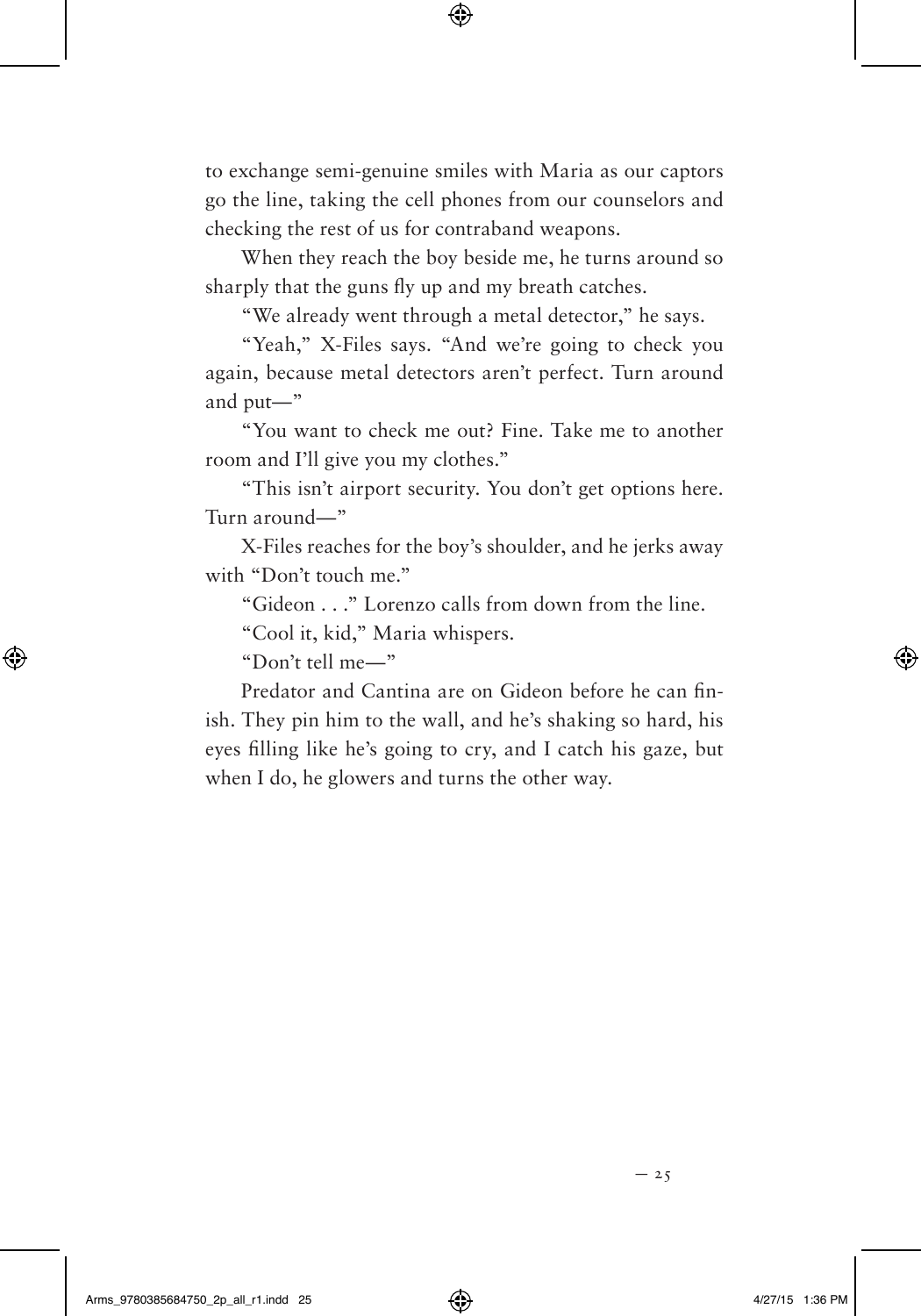## **MAX** CONCEIVARII ITY

Conceivability:*the capacity of being imagined or grasped mentally.*

When Max first sees the alien with Riley, the only conceivable answer is that his meds aren't working. No. Not again. *I will not go through this again. I'll—*

*You'll what, Max?*

Nothing*.*

*No, really, Maximus. When you say you won't go through it again, do you mean—?*

Bugger off.

*We need to talk about this.*

No, he doesn't. Moving right along, there's an alien in the hallway, and he's quite certain he knows what that means. His latest cocktail of meds is not working. Oh, yes, he thought it was. Was so certain it was, but that was just another sign that it wasn't. Delusions of a world where his bloody meds work, and he can get back to living a bloody normal life.

*Ha-ha. Very funny, old boy. There is no normal life for you. Not anymore. Just aliens holding pretty girls hostage. Perhaps this is a new subtype of delusion—one where you get to play the knight in shining armor. Well, hop to it, then. Slay the alien. Win the girl.*

That's when the alien speaks, and Max realizes it's a man in a mask. That a perfectly ordinary criminal is holding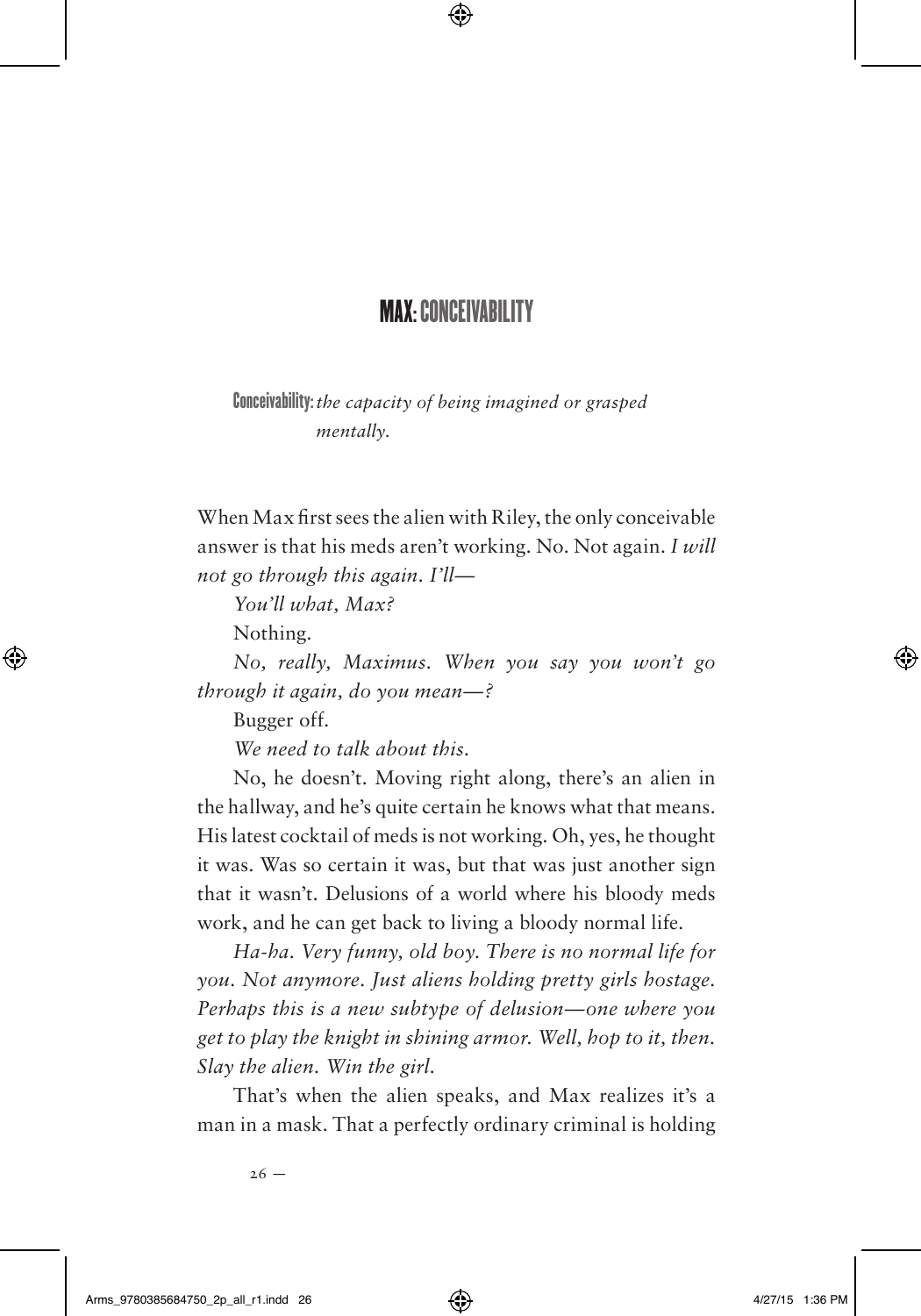Riley hostage. His next thought: *Thank God, it's not the meds*. Followed by: *Bloody hell, there's a man holding Riley hostage*.

The kidnapper takes them back in the main room, and they go through the "Everybody against the wall, hands on your heads" and the pat-downs and the panic and the "Oh my God, I can't believe this is happening."

*You and me both.*

Then they're sitting on the floor, listening, and Max is trying to process what the hostage-takers are saying. It's not that he can't understand them. They came to the States a year ago, him and Mum—*I think what you need, Maximus, is a change of scenery, and what I won't mention, dear boy, is that by "change of scenery" I really mean let's both run across the ocean and find someplace where no one knows what you did*.

A year here means it isn't as if these men speak a foreign language. He understands their words just fine. The problem is that he has to keep fighting against the voice in his head that whispers this isn't real, that the meds actually *aren't* working, that, yes, the alien heads do appear to be masks but that's only because the logic center of his brain hasn't completely shut down during this particular hallucination.

Three men in alien masks. The one speaking is the man who grabbed Riley. He wears a bulbous gray head. One of the others looks like a cross between an insect and a robot . . . with braids. Max vaguely recalls seeing it before. A film, maybe? He isn't really into films. Reading is his thing. Reading and writing—wild stories that everyone always told him were so creative and vivid and how did you ever come up with that, Max my boy, and that's some serious imagination there, and you'll be a writer one day, mark my words, a famous one like Stephen King or Dean Koontz, and you'll put me in your book then, won't you, ha-ha.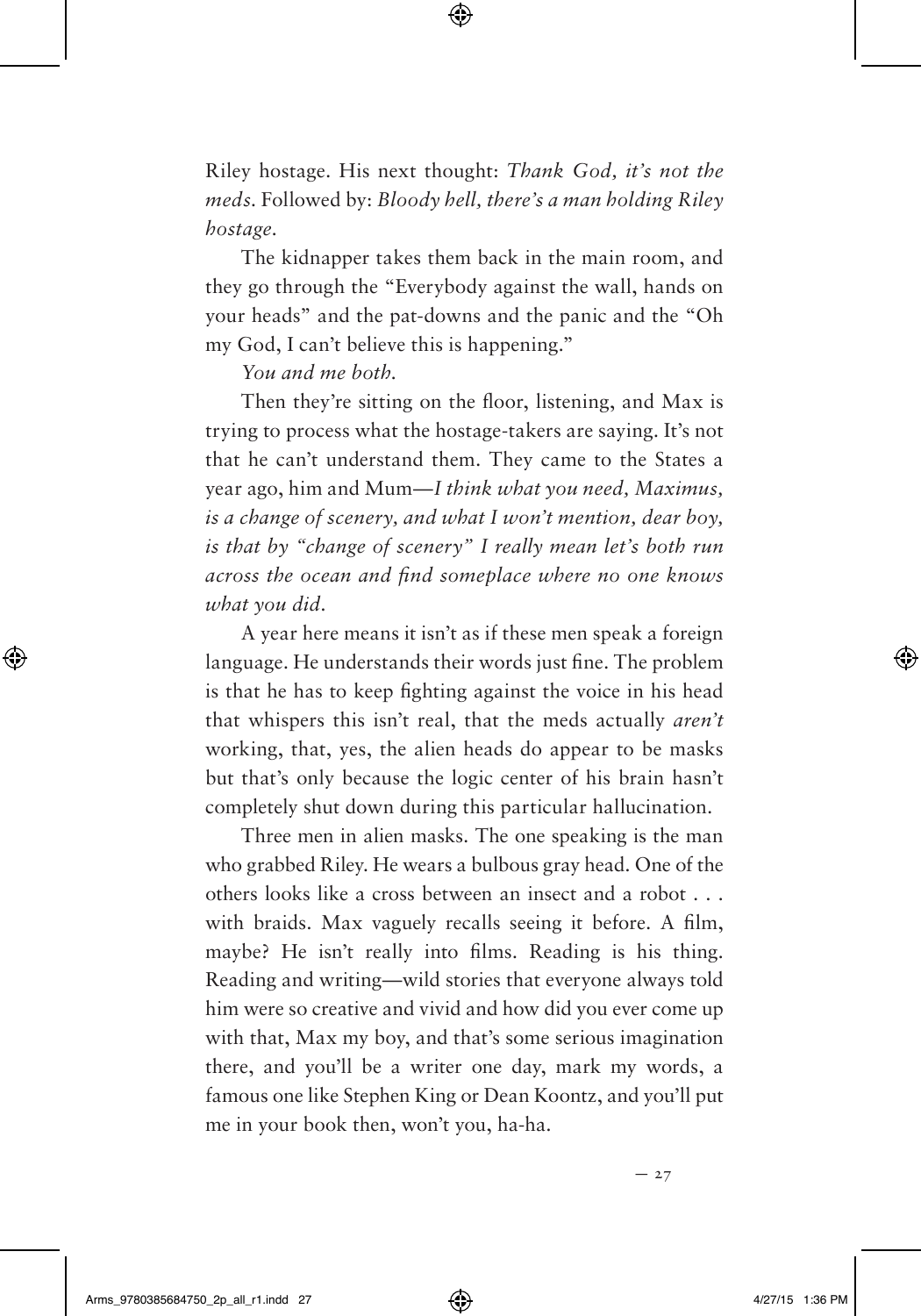No one says that to him anymore. Now it's: Hmm, there's some disturbing stuff here, son, and is this what you see in your head, and did you really dream this up or were you documenting one of your hal-oo-sin-aa-shuns. That's how his American doctor says it. Hal-oo-sin-aa-shuns. Like one of those words you read but never have to say out loud, and when you do, it's not quite right.

Bloody hell, Maximus. *Focus*.

Can't. Sorry. One of the symptoms. Disorganized thought. Look it up.

*No, Max. That's just you. Always has been. Brain flitting like a hummingbird on speed.*

Because *it* has always been there. Waiting to pop up like a funhouse skeleton. You thought you were normal, kid? Surprise!

*No, I'm quite certain no one ever called you normal, Max. Don't go blaming the crazy for everything.*

Why not? It fits the symptoms. You want to know another one? Hearing voices.

He squeezes his eyes shut. What was he thinking . . . ? Right. About the aliens.

The third guy wears a mask he recognizes from *Star Wars*. That's one film he's seen a few times, because it's an excellent lesson on story structure and the universal monomyth of the hero. He'll call that one Star Wars. The other is Braids. And the one talking? Gray.

"So the next step," Gray says, "is to contact Mr. Highgate, tell him not to phone the police and then send him a proof-oflife video and an ear. Preferably Aaron's." Gray laughs, as if this is hilarious. Even his confederates don't join in.

"Kidding," Gray says. "Well, maybe not about the ear, but we'll see how Aaron here comports himself. The rest? Hollywood bullshit. Everyone with half a brain calls the police. So that's where we start. Aaron? Smile."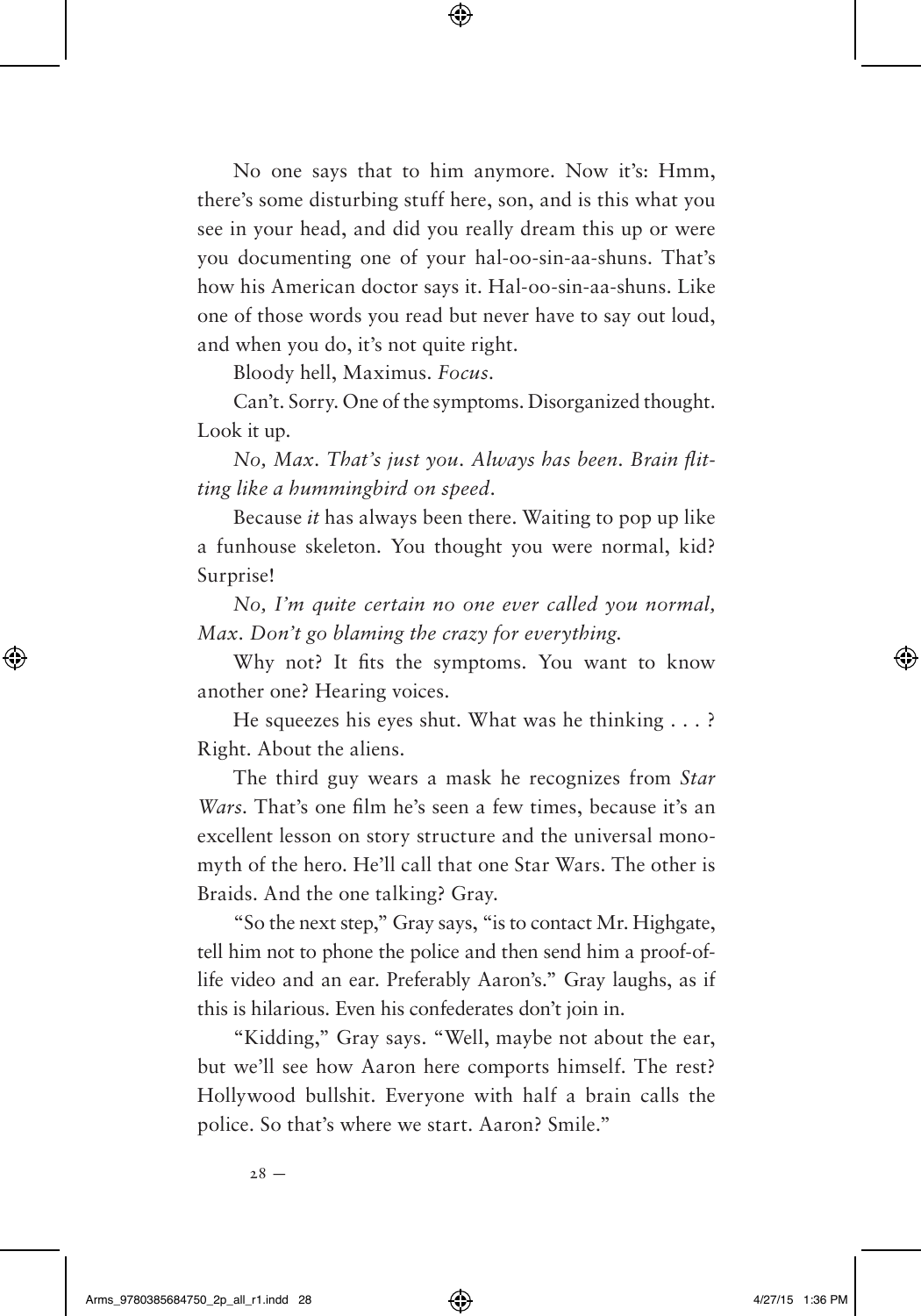Gray raises an iPhone and Aaron scowls.

"You're a natural," Gray says. "Now, let me send that to your daddy, and in about twenty minutes I expect this place to be surrounded by cops. Unless your daddy's busy tonight—screwing his girlfriend or screwing over another company—because that would be very inconvenient."

Aaron says nothing.

"There, picture sent. Video even, with a time stamp. Yes, I did the proof-of-life thing, as cliché as it is. Now, the next steps, kiddies . . ."

He keeps talking, but Max's attention slides away. This isn't real. Cannot be real. *Kidnapped at a therapy sleepover? Really, Maximus? You're losing your creative touch. You need to start writing again. Give that imagination a workout.*

Oh, believe me. It's had a workout. Just ask Justin.

*Now, Max. You weren't thinking clearly. It's not your fault.* Sod off.

He looks over at Riley and focuses on her instead. That's easy as pie, as his gran would say. Namely because Riley Vasquez is easy to look at. Two years ago he'd have sat across the class and planned how to talk to her. *Hey, I think you're brilliant and cute, and I'd like to get to know you better, so how about we go to the cinema Friday night?* 

He did fantasize about talking to Riley, but the conversation, as with most everything in his life these days, was different. *Hey, I think you're smart and sweet and a little bit messed up, and do you want to talk? Just talk? You seem like someone I could talk to, and sure, you think I'm a idiot, but that's just an act. All right, maybe not completely an act. But you seem like you need someone to talk to and I do too, so how about it? You can talk about what happened to you and— Me? Um, nothing happened to me. Nothing important. Just lost my mind and haven't found it again. Never will. Schizophrenia. Ever heard of it? Short version:*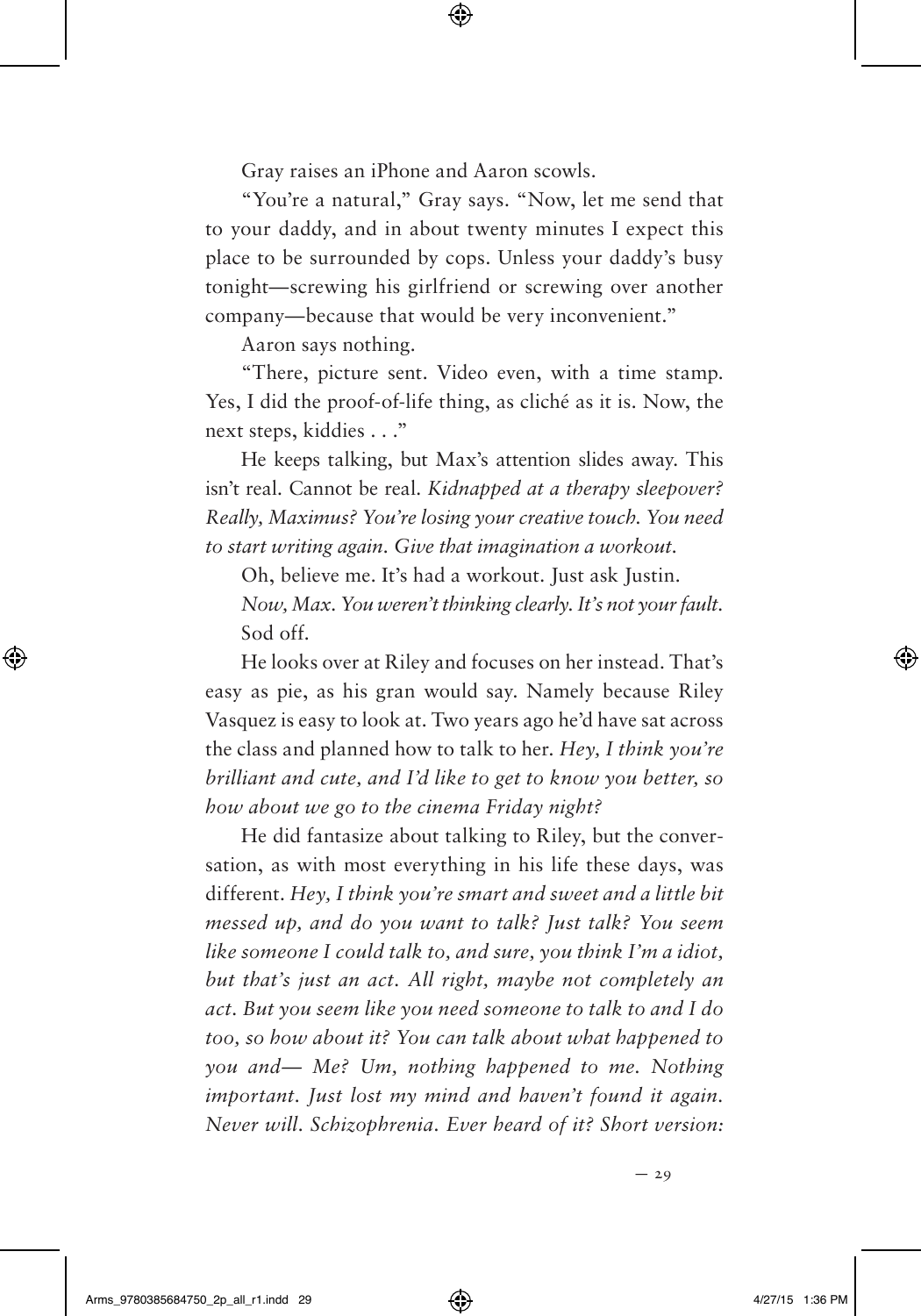*I'm crazy. Sorry. Not supposed to say that. Bad Max. Bad, bad Max. No using the C-word. I'm not crazy. I just see things that aren't there, hear people who aren't there . . . Huh, yeah, that does sound like crazy, but shhh, don't tell anyone. And don't worry. I'm perfectly harmless. Well, unless I mistake you for a demon and try to strangle— Wait! No, come back.* 

Gray snaps his fingers in front of Max, startling him. "Am I boring you, son?"

"Yeah, kinda, mate. Can we speed this along?"

"Maximus . . ." his therapist, Aimee, says, her voice low with warning.

Gray snorts. "Maximus?"

"I prefer Max."

"I bet you do. What kind of sadists name their kid Maximus?"

"A historian specializing in ancient Rome and a lieutenant-general in the British army. And if you know anything about the salaries of academics and career soldiers, you'll realize I'm really not worth your time." Max takes out his wallet and removes three twenties. "I have sixty. Can we call it a night? Things to do and all that. It is the weekend after all."

"Max?" a voice says. "Sit down."

He turns to see Riley walking toward him. Her hands tremble, and she's obviously struggling to keep it together, and he wants to nod and say *all right* and sit down, but he wants to make her smile too, make her relax, show her this isn't a big deal, not like before, like what happened when she was babysitting.

"I'm cutting through the bull—" he begins.

"Sit. Down." She stops and lowers her voice. "Are you trying to get us killed? They have guns."

"Are you sure? Maybe we're imagining it. We are a little nuts, after all."